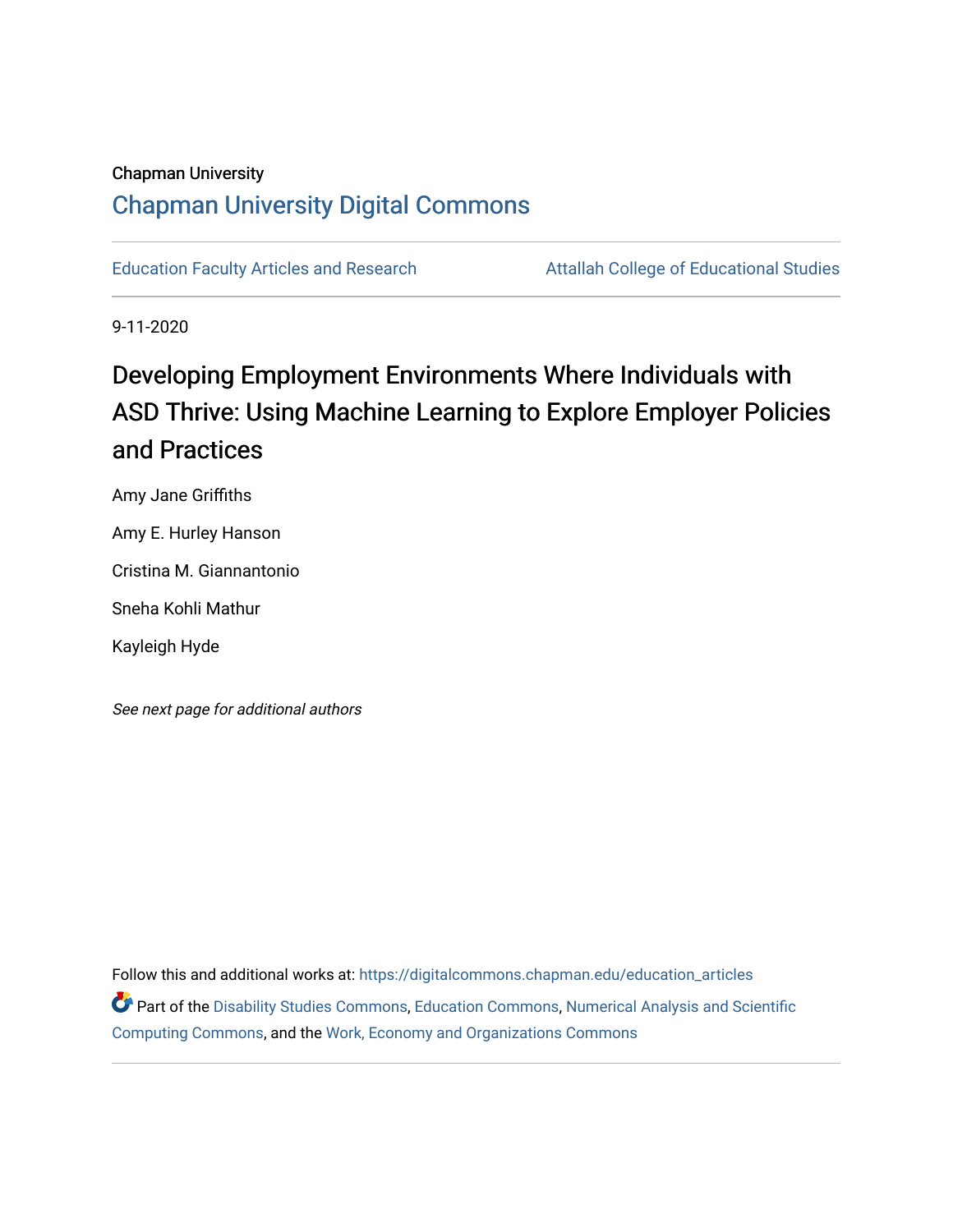## Developing Employment Environments Where Individuals with ASD Thrive: Using Machine Learning to Explore Employer Policies and Practices

## **Comments**

This article was originally published in Brain Sciences, volume 10, issue 9, in 2020. [https://doi.org/](https://doi.org/10.3390/brainsci10090632) [10.3390/brainsci10090632](https://doi.org/10.3390/brainsci10090632)

## Creative Commons License



This work is licensed under a [Creative Commons Attribution 4.0 License](https://creativecommons.org/licenses/by/4.0/).

Copyright The authors

## Authors

Amy Jane Griffiths, Amy E. Hurley Hanson, Cristina M. Giannantonio, Sneha Kohli Mathur, Kayleigh Hyde, and Erik Linstead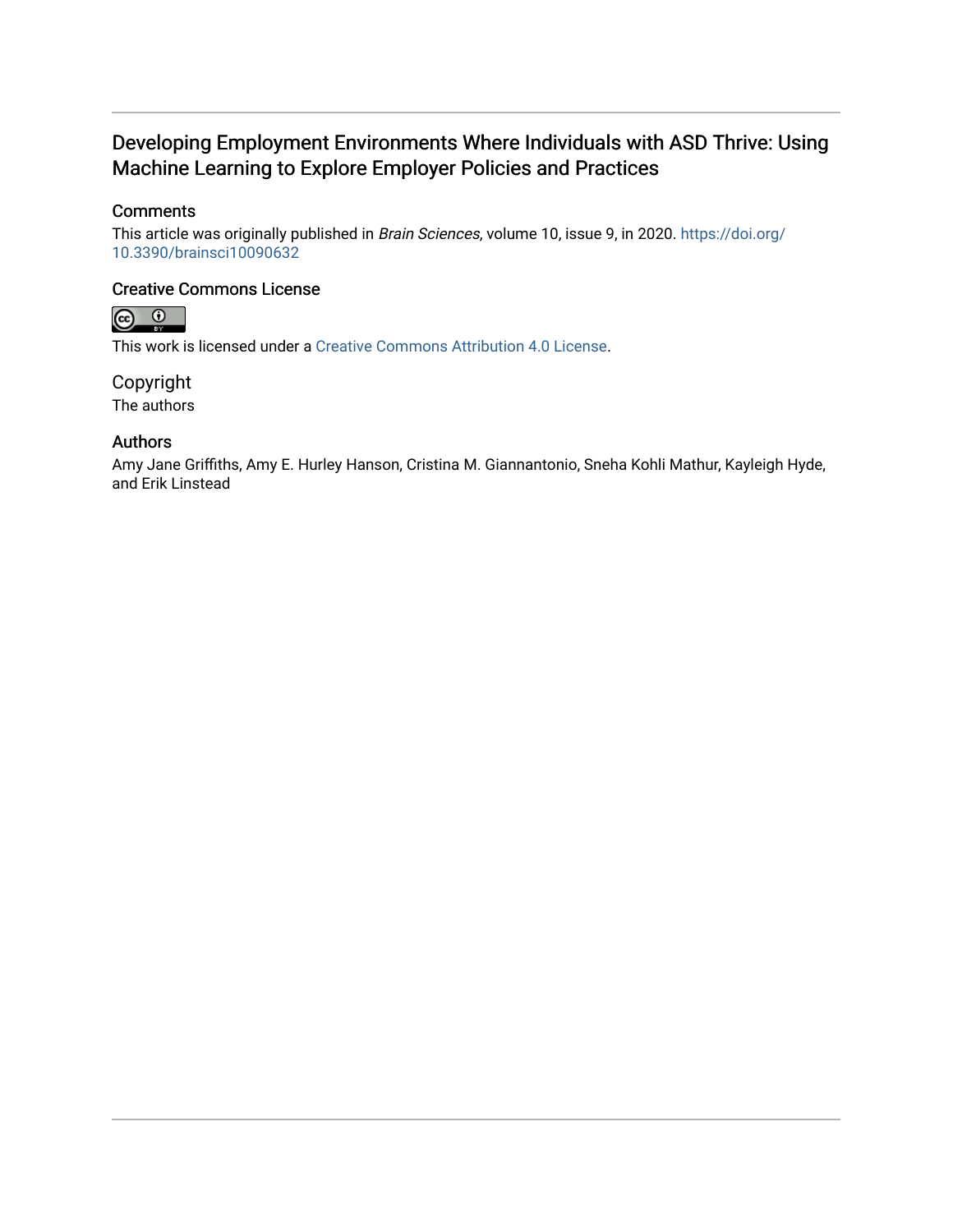

## *Article*

# **Developing Employment Environments Where Individuals with ASD Thrive: Using Machine Learning to Explore Employer Policies and Practices**

**Amy Jane Griffiths 1,\*, Amy Hurley Hanson <sup>2</sup> , Cristina M. Giannantonio <sup>2</sup> , Sneha Kohli Mathur <sup>1</sup> , Kayleigh Hyde <sup>3</sup> and Erik Linstead [4](https://orcid.org/0000-0003-0174-7002)**

- <sup>1</sup> Attallah College of Educational Studies, Chapman University, One University Drive, Orange, CA 92866, USA; mathu109@mail.chapman.edu
- <sup>2</sup> Argyros School of Business and Economics, Chapman University, One University Drive, Orange, CA 92866, USA; ahurley@chapman.edu (A.H.H.); giannant@chapman.edu (C.M.G.)
- <sup>3</sup> Schmid College of Science and Technology, Chapman University, One University Drive, Orange, CA 92866, USA; khyde@chapman.edu
- <sup>4</sup> Fowler School of Engineering, Chapman University, One University Drive, Orange, CA 92866, USA; linstead@chapman.edu
- **\*** Correspondence: agriffit@chapman.edu

Received: 27 June 2020; Accepted: 9 September 2020; Published: 11 September 2020



**Abstract:** An online survey instrument was developed to assess employers' perspectives on hiring job candidates with Autism Spectrum Disorder (ASD). The investigators used K-means clustering to categorize companies in clusters based on their hiring practices related to individuals with ASD. This methodology allowed the investigators to assess and compare the various factors of businesses that successfully hire employees with ASD versus those that do not. The cluster analysis indicated that company structures, policies and practices, and perceptions, as well as the needs of employers and employees, were important in determining who would successfully hire individuals with ASD. Key areas that require focused policies and practices include recruitment and hiring, training, accessibility and accommodations, and retention and advancement.

**Keywords:** autism spectrum disorder; machine learning; employment

### **1. Introduction**

Research suggests that competitive employment may be difficult to attain for individuals with Autism Spectrum Disorder (ASD). Although companies are beginning to recognize the value of hiring employees with ASD, the academic literature on the benefits and current practices of recruiting people with ASD is limited [\[1](#page-20-0)[,2\]](#page-20-1). Providing supportive employment services for adults with ASD is seen as a positive investment. Individuals with ASD can typically gain employment with the right support [\[3\]](#page-20-2). Research indicates that employees with ASD have many skills that can contribute a great deal to the workforce. Despite the skill sets of individuals with ASD, the unemployment and underemployment rates for these individuals, as compared to the general population, remains staggeringly low [\[4–](#page-20-3)[10\]](#page-21-0). This discrepancy suggests that it is critical to understand employers' perspectives and experiences, so that hiring practices and outcomes may be improved for both organizations and employees with ASD.

### **2. Background**

Organizations' interest in hiring neurodiverse individuals, including those with ASD, has increased [\[2\]](#page-20-1). This interest is due in part to companies recognizing the value of hiring employees with ASD. Research indicates that employees with ASD typically pay close attention to detail, enjoy certain

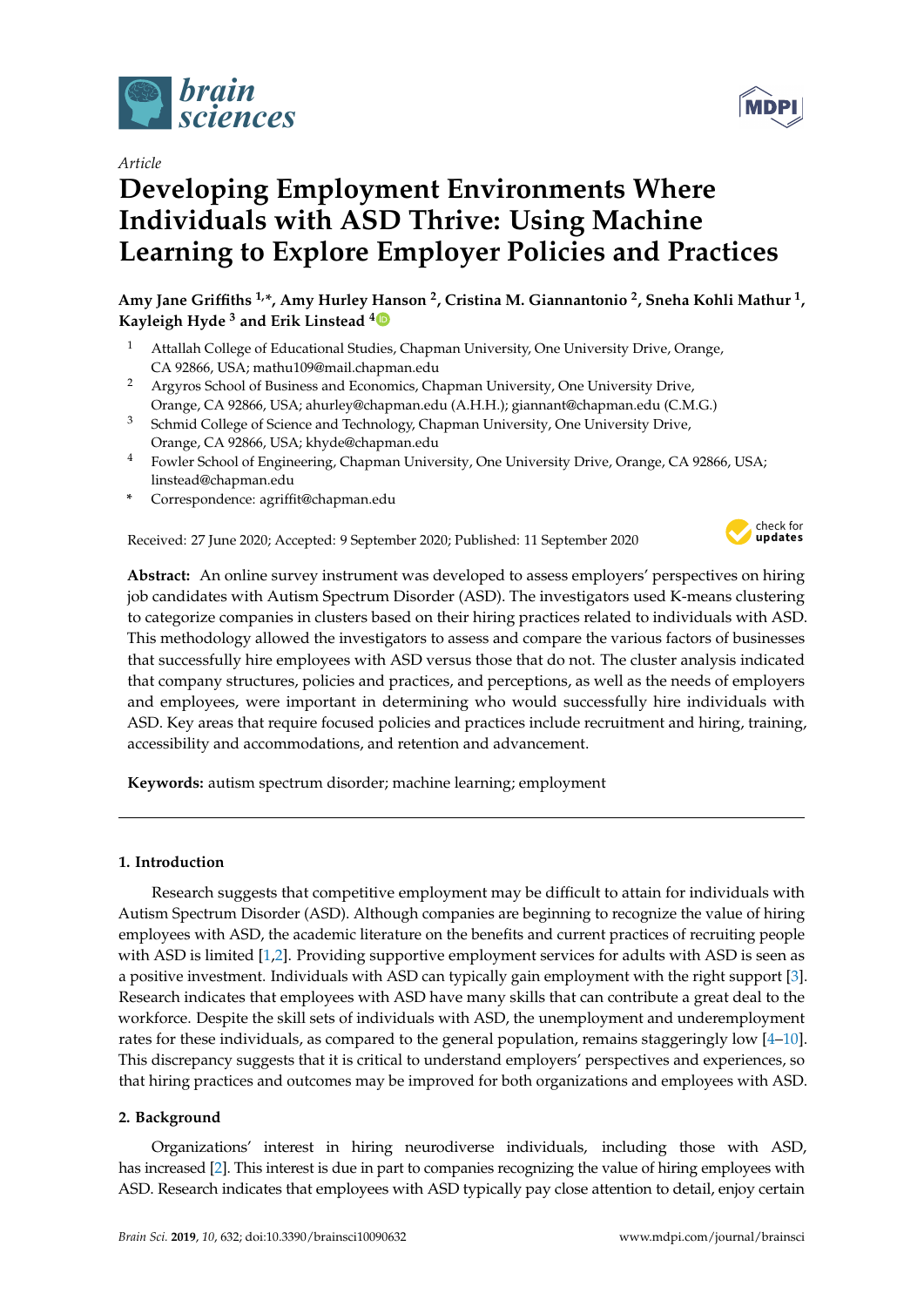job tasks that other employees may find repetitive or socially isolating, and bring a different perspective to issues, allowing for innovative solutions to common problems [\[3](#page-20-2)[,11\]](#page-21-1). Research also suggests that employees with ASD have high levels of trustworthiness, integrity, and honesty. They are reliable, precise, efficient, and consistent [\[4](#page-20-3)[,7,](#page-20-4)[12,](#page-21-2)[13\]](#page-21-3).

Additionally, employees with ASD may demonstrate "above standard" workplace performance compared to their counterparts related to increased attention to detail, work ethic, and quality of work [\[9\]](#page-21-4). Employees with ASD have been found to have fewer absences and are more likely to arrive at work on time than other employees [\[12](#page-21-2)[,14](#page-21-5)[,15\]](#page-21-6)). Research has also found that employees with autism have dramatically lower turnover rates than neurotypical employees. Turnover is a large expense for organizations. In some industries, such as software, the turnover rate is close to fifteen percent nationally. Employees with autism have a seven percent turnover rate. The costs of replacing a worker earning less than \$50,000 are estimated to be twenty percent of their annual salary [\[16\]](#page-21-7). As salaries rise, so do the costs of replacing those employees.

Moreover, an increase in the employment of people with ASD can lead to significant economic benefits to society [\[3,](#page-20-2)[17–](#page-21-8)[19\]](#page-21-9). A study in Australia found that reducing the unemployment of people with ASD by one-third would lead to a \$43 billion increase in the Australian Gross Domestic Product [\[20\]](#page-21-10). The Dandelion Employment Program in Australia calculates that every 100 individuals with ASD who were previously unemployed, and who participate in the program for three years, save the Australian government over six million dollars in the form of tax gains, savings in welfare benefits, and savings in unemployment services costs.

Despite these individual positive qualities, and benefits to organizations and society, many individuals with ASD remain unemployed, underemployed, and underpaid. Recent unemployment statistics for adults with ASD reveal that 85% are unemployed (National Autistic Society, 2016). Research has shown that many individuals with ASD have never been members of the labor force [\[21\]](#page-21-11). The authors of [\[10\]](#page-21-0) found that thirty-five percent of young adults with autism have never held a job, been members of the labor force, or attended educational programs after high school [\[10](#page-21-0)[,21\]](#page-21-11). A study of 200 transition-age young adults with ASD found that 81% were unemployed [\[22\]](#page-21-12).

Understanding the factors that contribute to unemployment is critical. The number of people affected by Autism Spectrum Disorder (ASD) is estimated in the tens of millions worldwide and 3.5 million in the United States [\[2\]](#page-20-1). Moreover, it is predicted that over the next decade, close to half a million children with ASD will reach adulthood [\(https://www.cdc.gov/ncbddd/autism/index.html\)](https://www.cdc.gov/ncbddd/autism/index.html). If they cannot be employed and live independently, the services they will require will place a financial toll on families and society [\[3\]](#page-20-2). Supporting an individual with ASD may exceed two million dollars throughout their lifetime [\[17\]](#page-21-8). The total cost of ASD support services in the U.S. exceeds 236 billion dollars annually [\[17\]](#page-21-8). This number is expected to rise to one trillion dollars by 2025 [\[4\]](#page-20-3). There are additional financial and non-financial costs that are difficult to measure, such as income losses for individuals with ASD and their families, as well as the emotional and psychological costs associated with long term unemployment [\[1\]](#page-20-0).

Research must examine why organizations hire individuals with ASD and the barriers to their employment [\[2\]](#page-20-1). The literature on the employment of people with disabilities has found that, although many employers say they are willing to hire those with disabilities, their actual hiring practices do not show efforts in this area [\[23](#page-21-13)[–25\]](#page-21-14). Employer's attitudes and perceptions towards people with disabilities, and organizational practices and policies, are two significant barriers to employment success [\[23\]](#page-21-13). This paper examines the role of employers' attitudes, perceptions, organizational practices, and policies on the hiring and retention of employees with ASD.

#### *2.1. Research on Employer Attitudes and Perceptions*

The literature on employer attitudes and perceptions towards employees with ASD is limited. However, there are studies in the disabilities literature that may lend insight into employers' attitudes and perceptions of individuals with ASD. Investigators at Cornell University surveyed over 800 private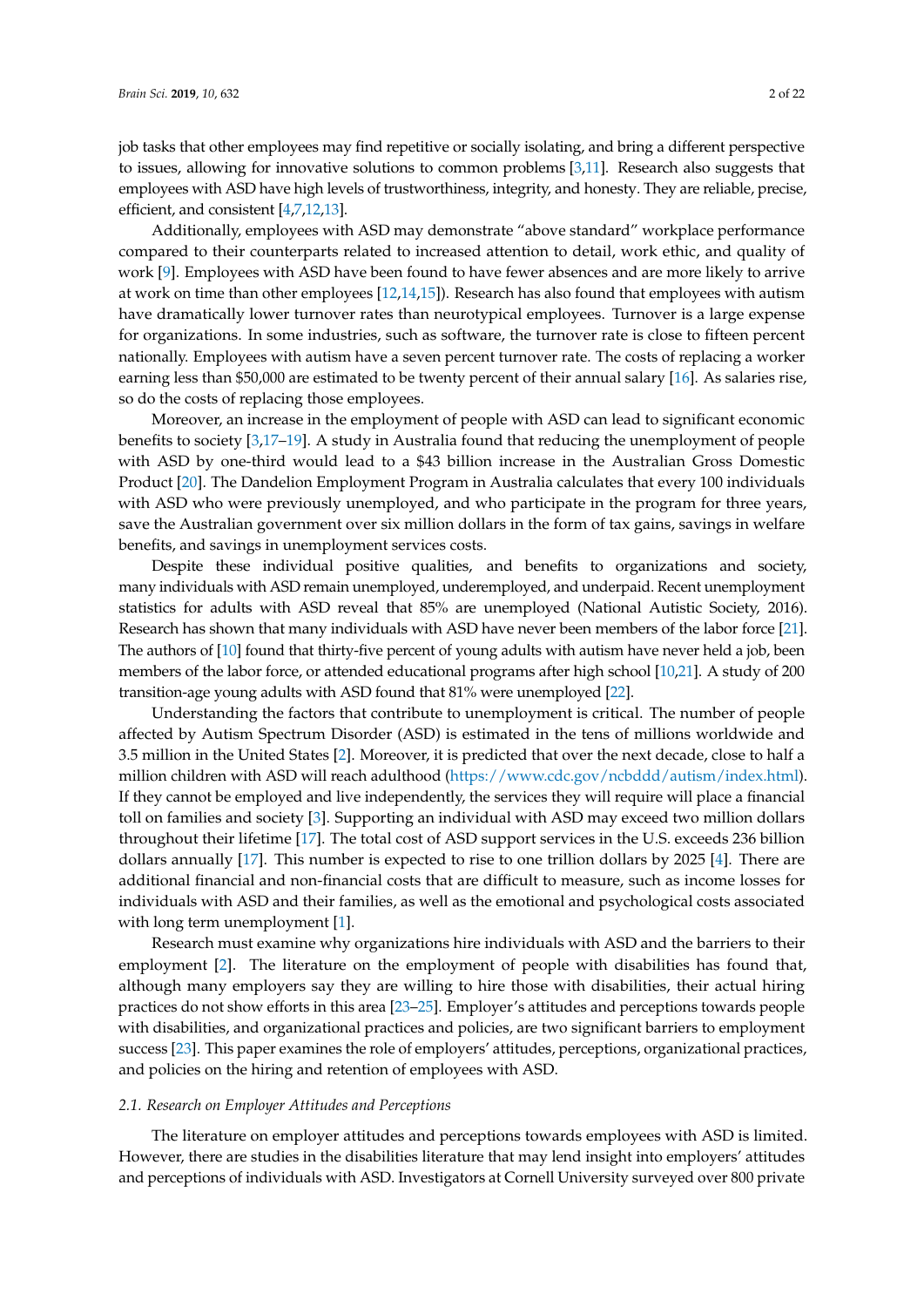sector employers and over 400 federal sector employers in regard to actual hiring and retention processes for employees with disabilities [\[26](#page-21-15)[,27\]](#page-21-16).

When considering hiring individuals with disabilities, employers have several concerns. These concerns include potential legal risks, the time and effort to supervise and train, safety issues, the financial burden of accommodations, and the belief that they would never be able to terminate the disabled employee once hired [\[24](#page-21-17)[,28–](#page-21-18)[31\]](#page-21-19). Specifically looking at ASD, the authors of [\[32\]](#page-21-20) found that employers who do not hire employees with ASD tend to have the following concerns; focusing on the employee's ability to adapt to work situations, a concern for adverse outcomes, and a lower interest in receiving new information and training. A study focusing on employees with Asperger's Syndrome (now categorized as ASD), found that employers' resistance and negative attitudes about the (perceived) need to provide accommodations, concerns about high costs, low productivity, and high turnover, as well as the need to provide outside supports, were associated with lower rates of hiring and higher rates of termination of individuals with ASD [\[7\]](#page-20-4).

However, research has contradicted employer attitudes and perceptions that hiring adults with ASD may result in a loss of productivity and increased costs associated with workplace modifications and additional training and supervision. A few studies have compared the job performance ratings of employees with and without ASD [\[3\]](#page-20-2). Managers tended to rate the job performance of the employee with ASD as average or above average  $[11,14,33]$  $[11,14,33]$  $[11,14,33]$ . The authors of [\[34\]](#page-22-1) compared employees with and without ASD on the extent to which they met standard requirements for good workplace performance. They found that employees with ASD performed at an "above standard level" regarding attention to detail, work ethic, and quality of work. This study found that employers do not incur additional costs when employing an adult with ASD over and above that of any new employee. They also found that while they may require some workplace modifications, supervision, and training, there is no significant difference between them and their colleagues concerning weekly employment, supervision, and training costs. Twaronite found that those with ASD were able to identify process improvements that cut training time in half [\(https://wwTw.ey.com/en\\_us/diversity-inclusiveness/six-ways-to-advance-disability-inclusion](https://wwTw.ey.com/en_us/diversity-inclusiveness/six-ways-to-advance-disability-inclusion-in-your-organization)[in-your-organization\)](https://wwTw.ey.com/en_us/diversity-inclusiveness/six-ways-to-advance-disability-inclusion-in-your-organization). They also found that quality of work, efficiency, and productivity was equal to their other employees. JP Morgan & Chase Company has employed over 70 individuals with ASD over the past three years [\(https://www.forbes.com/sites/jpmorganchase/2017/06/05/how-jpmorgan](https://www.forbes.com/sites/jpmorganchase/2017/06/05/how-jpmorgan-chases-autism-at-work-program-is-helping-to-win-top-tech-talent/#660a965830bb)[chases-autism-at-work-program-is-helping-to-win-top-tech-talent/#660a965830bb\)](https://www.forbes.com/sites/jpmorganchase/2017/06/05/how-jpmorgan-chases-autism-at-work-program-is-helping-to-win-top-tech-talent/#660a965830bb). Representatives of JP Morgan & Chase Company report that their employees with ASD are producing forty-eight to one-hundred-and-forty percent more work than their neurotypical colleagues [\(https://fortune.com/](https://fortune.com/2018/06/24/where-autistic-workers-thrive/) [2018/06/24/where-autistic-workers-thrive/\)](https://fortune.com/2018/06/24/where-autistic-workers-thrive/). They anticipate hiring hundreds more individuals with ASD globally in the coming years. A survey of employers who had hired individuals with ASD found that fifty-seven percent of employers reported no additional costs from hiring an individual with ASD and did not require assistance from tax incentives to hire them [\(https://askjan.org/topics/costs.cfm\)]( https://askjan.org/topics/costs.cfm). Consequently, at the organizational level, these results contradict employers' attitudes and perceptions that hiring adults with ASD may result in a loss of productivity and increased costs associated with workplace modifications and additional training and supervision.

#### *2.2. Research on Employer Practices and Policies*

Research on employers' practices and policies to support employees with ASD is in its infancy. Although many organizations have created hiring initiatives to hire individuals with disabilities, some are beginning to focus on explicitly hiring individuals with ASD [\[27\]](#page-21-16). Organizational practices and policies may influence all stages of employment. A holistic approach to hiring for employees with ASD should be encouraged [\[35\]](#page-22-2). To better assist organizations in improving their employment practices, the barriers and facilitators to hiring individuals with ASD must be understood [\[2\]](#page-20-1).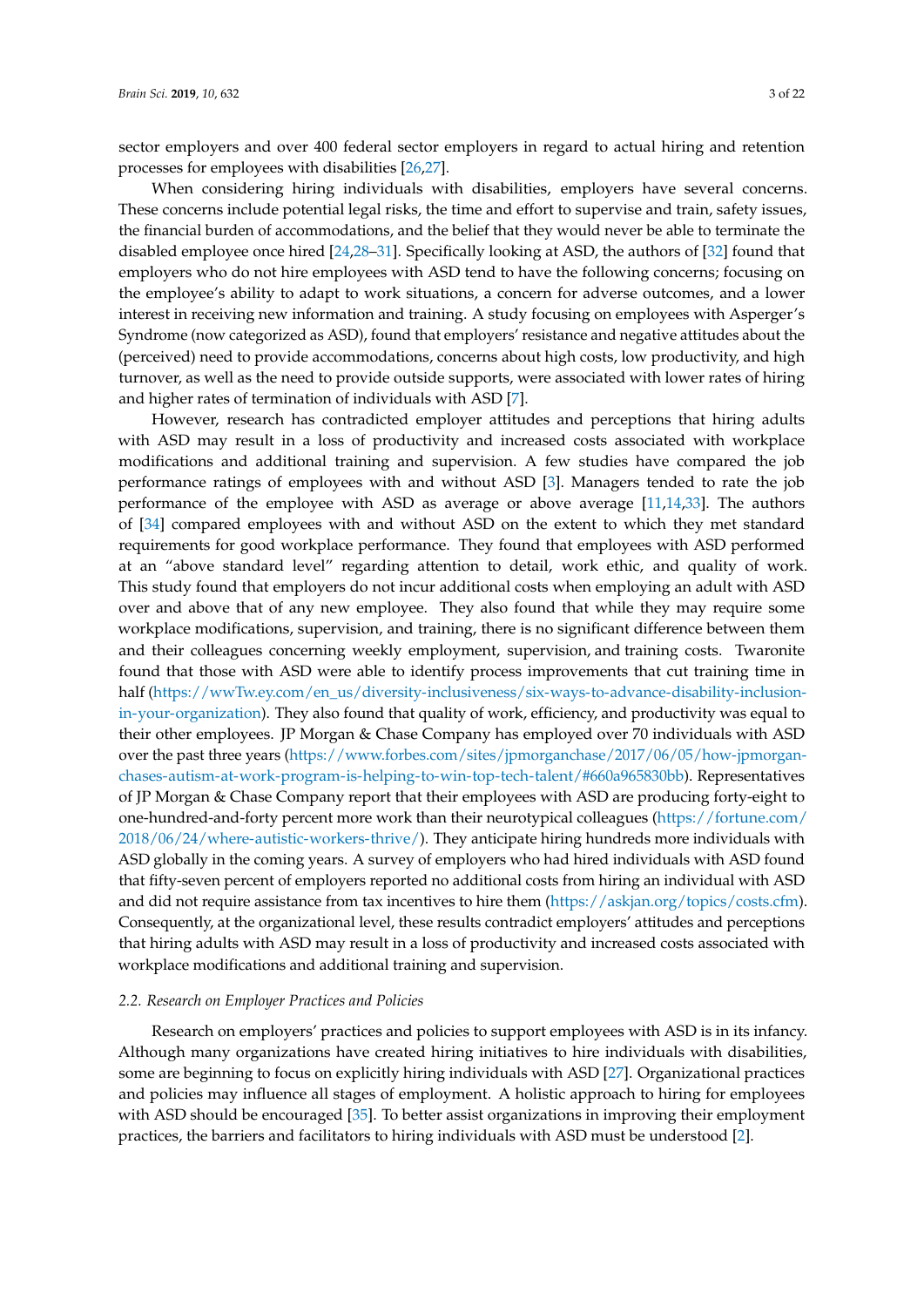Much attention has focused on how the traditional selection interview may operate as a barrier to employment for individuals with ASD. The authors of [\[36\]](#page-22-3) note that one of the obstacles to hiring neurodiverse employees is the traditional interview process. Current recruitment interview processes have not been found to provide adequate accommodations for neurodiverse individuals [\[37,](#page-22-4)[38\]](#page-22-5). The authors of [\[36,](#page-22-3)[39\]](#page-22-6) found that the employment interview poses a unique barrier for individuals with ASD. Their research found that it is difficult for individuals with autism to navigate the social cues present during an interview. Research has found that individuals with ASD experience high anxiety during employment interviews [\[4](#page-20-3)[,40\]](#page-22-7). A study of adults with ASD participating in an interview process found that 100% of the participants found that their high levels of anxiety negatively influenced their experience with the interview process. The participants also reported that their anxiety negatively affected their communication and performance in the interview [\(https://search.proquest.com/openview/](https://search.proquest.com/openview/b2bf39c3621955296526edd36f51dde6/1?pq-origsite=gscholar&cbl=18750&diss=y) [b2bf39c3621955296526edd36f51dde6/1?pq-origsite=gscholar&cbl=18750&diss=y\)](https://search.proquest.com/openview/b2bf39c3621955296526edd36f51dde6/1?pq-origsite=gscholar&cbl=18750&diss=y). The study also found that all participants viewed the interview as a negative experience due to issues of verbal and nonverbal communication, the process of the interview, and anxiety. For example, when companies use online applications, candidates may not be able to complete the application without adaptive technology, such as talk-to-text software. This can prevent a potential employee from even being eligible for an interview. Some organizations replace traditional interviews with opportunities for applicants with ASD to engage in a job trial or to demonstrate their skills with alternative methods [\[27\]](#page-21-16).

The work in [\[35\]](#page-22-2) found that, in Australia and Sweden, employers reported that knowledge and understanding of ASD, work environment, and job match led to successful employment of individuals with ASD. The authors of [\[35\]](#page-22-2) noted that, when employees had a working knowledge of the needs of individuals with ASD, they fostered successful workplace relationships, minimized misunderstandings, and increased communication. The authors of [\[41\]](#page-22-8), who interviewed employment support service providers, found that accommodations need to begin during the hiring process, not after the person has been hired. Some organizations may benefit from using support specialists in the hiring process. Support specialists help employers to see how the organization can successfully hire individuals with disabilities, including ASD. They will also assist them with training other employees and needed accommodations [\[42–](#page-22-9)[48\]](#page-22-10). When education comes directly from employment support specialists during the hiring process, employers feel more confident about hiring employees with ASD. Employers reported that having an employment support specialist allows them to have someone to rely on. Employers can then ask disability-related questions, understand accommodation needs, and ease legal concerns [\[31](#page-21-19)[,42](#page-22-9)[,48–](#page-22-10)[50\]](#page-22-11). Research is needed that examines organizational policies and practices that lead to successful employment outcomes for individuals with ASD [\[2\]](#page-20-1).

#### *2.3. Current Study*

The literature explores employer perspectives and practices in regard to hiring employees with disabilities. There is limited research on employer factors that contribute to successful hiring and retention practices of employees with ASD, specifically. In this study, we used K-means clustering, a form of unsupervised machine learning, to categorize companies in different clusters based on their response to an online survey. This analysis allowed us to assess and compare aspects of businesses that successfully hire employees with ASD versus those that do not. Clustering algorithms aim to partition the dataset into groups (clusters) in which members of each group are similar to those in their cluster and dissimilar to those in other clusters. This type of analysis allows for a better understanding of the characteristics of those companies that are more successful in hiring employees with ASD.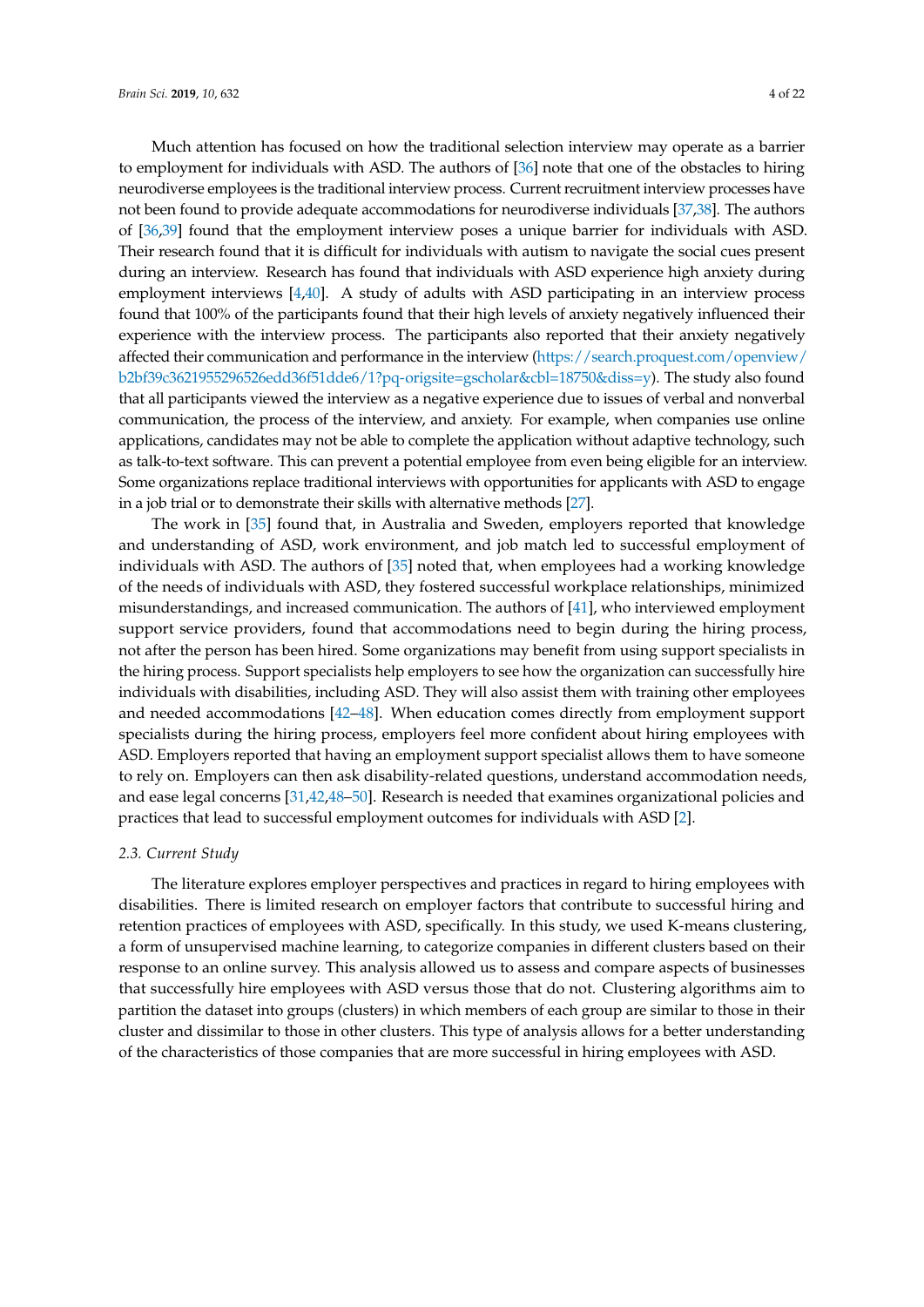#### **3. Data**

An online survey instrument was developed to assess employers' perspectives on hiring candidates with "High Functioning" Autism Spectrum Disorder (HFASD). This term was used to provide a brief descriptor of a particular group of individuals with ASD (i.e., those with average to above-average cognitive skills). However, the term HFASD can be problematic, as the term suggests those with average or above cognitive skills perform well in other functional areas, while the evidence indicates this is a poor predictor of functional skills [\[51\]](#page-22-12). To ameliorate some of these concerns, while still maintaining a "short descriptor", investigators clearly defined what was meant by HFASD as it related to the survey. Example behaviors based on the Diagnostic and Statistical Manual of mental disorders, 5th edition [\[52\]](#page-22-13) were described in the survey and included areas of difficulty in functional domains. Specifically, for the purposes of this study, a person with HFASD is defined as someone who has identified themselves as having Autism, Aspergers, or HFASD has approximately average intellectual ability (when compared to peers) but may have marked difficulties in social interactions, including communication. The employee may have difficulty initiating or responding to social interactions, or may not seem interested in interacting with colleagues or customers. The person may be able to have a conversation when necessary, but may have difficulty keeping the conversation going or knowing how and when to end the conversation. The person may require a structured environment and/or schedule and may not deal well with change. The person may have difficulty with organization and planning.

A review of the literature was conducted to identify related studies across various stakeholders [\[53](#page-22-14)[,54\]](#page-22-15) to develop a basic framework and a list of questions. Questions used to assess these perspectives were organized into several categories including employer background and characteristics of employees; policies and practices related to recruitment and hiring; training, accessibility, and accommodations; and retention and advancement; barriers and facilitators to hiring individuals with ASD; and finally, the employer needs to improve hiring outcomes for individuals with ASD.

Employers from five local businesses agreed to participate as early reviewers and provided feedback about content as well as readability. A staff member from one local business volunteered to take the survey, along with the authors, and read aloud and answered each question on the computer and verbally. The volunteer asked questions for clarification and provided feedback during the process. In addition, the research team completed the survey multiple times, taking on varying respondent perspectives (e.g., employers with experience in hiring individuals with ASD, employers who had no experience) to assess whether the survey branching logic was appropriate; also discussed were potential answers, the survey flow, and whether the questions were sequenced in a logical order based on earlier responses. All pretest feedback was considered and resulted in multiple revisions. After obtaining Institutional Review Board approval, the survey instrument was finalized and placed in an electronic survey platform (Qualtrics), and a unique resource locator (URL) was created.

To access a broad range of employers across a larger geographical region, the team utilized the Qualtrics research services to recruit survey respondents. An invitation was sent out through their platform. The request to complete the survey included a statement regarding the researchers' interest in the employer's opinions on organizational practices, policies, and needs, related to employing people with ASD. However, it was made clear that the employer did not have to have experience hiring an individual with ASD to participate. Respondents were selected if they had a significant role in hiring decisions for their company. The survey link was active and open for three weeks. Participants were able to direct any questions or concerns to the authors; however, no questions or concerns were received.

The survey research methodology involved a traditional analytical process. The researchers had knowledge only about the demographic categories that the respondents provided, and no other identifying information was provided. Quantitative and qualitative data were collected via the survey. Quantitative data were obtained primarily through forced-choice or ranking questions. For most items, standard survey nomenclature (e.g., Likert scales) was used. Specifically, for the policy- and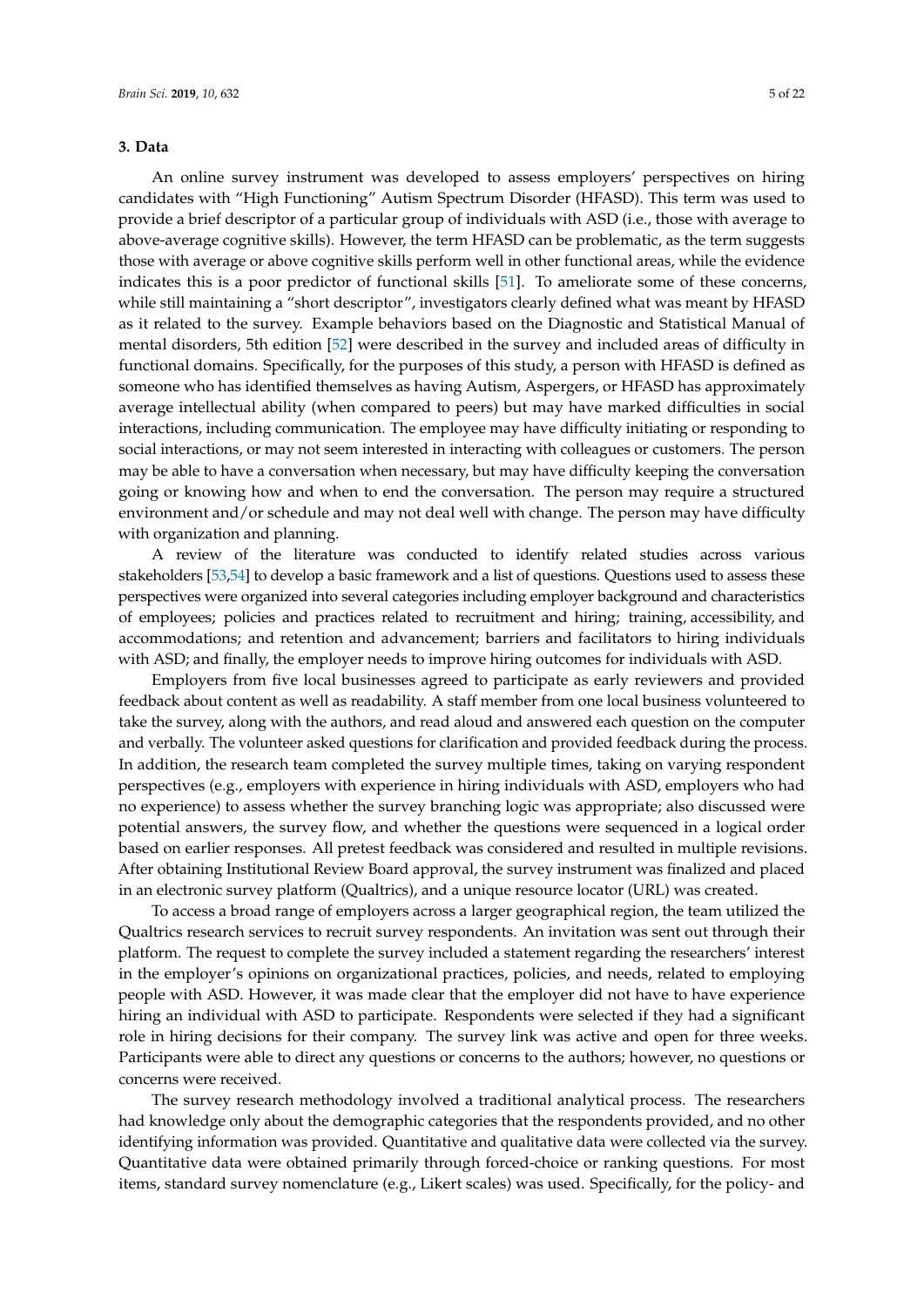practices-related questions, respondents were asked if a particular policy or practice was not in place, being considered, in place but not effective, in place and somewhat effective, or in place and very effective. When asked about barriers and facilitators, employers were given a range of options to choose from, and an "other" or short text box was available for many questions so that respondents could provide a more detailed response [\[55\]](#page-22-16). For example, when asked, "Do any of the following pose a barrier to employment or advancement for people with ASD in your organization?" Respondents could select all that apply from a range of options including (but not limited to) cost of accommodations, cost of training/additional supervision, attitudes/stereotypes, lack of requisite skills among individuals with ASD, productive and performance of an individual, etc. All of the response options are based on previous research described above. When explicitly asked about employer needs related to hiring individuals with ASD, employers were asked a variety of questions about training, tax incentives and support, and experience with incentive and support programs. For example, employers were asked, "If an agency were to provide training and support for employing people with ASD, what would make it worthwhile for your organization to utilize the training?" Employers were able to select all applicable response options including the training would be free of cost, the training would be in partnership with a well-respected community organization concerning HFASD, and the training would be tailored to my company's needs. They were also asked if they would be willing to pay for training to assist their company in hiring individuals with ASD. The results of the quantitative data analysis are reported in this paper.

The instrument consisted of 50 to 80 questions, depending on the participant's hiring experience. Specifically, the number of items offered to each respondent varied based on his or her experience with hiring individuals with High Functioning ASD (HFASD). It took approximately 20 min to complete the survey online, and a total of 285 respondents completed the online survey. Of the 285 respondents, 166 (58%) indicated they had hired at least one individual with HFASD in the past five years. Of the 285 respondents, 120 possessed a high school diploma, 36 held an associates degree, 107 held a bachelors degree or higher, and the remainder indicated "other" as their highest level of education. Of the respondents, 14 worked for organizations with 15 or less employees, 7 at organizations with 16–49 employees, 26 at organizations with 50–99 employees, 26 at organizations with 100–499 employees, 13 at organizations with 500–999 employees, and the remainder at organizations with 1000 or more employees.

To create the data matrix, 41 questions and sub-questions from the survey were used to create a binary variable for each item. For each variable, a 1 indicated a favorable response in relation to HFASD. The variables were then broken into five categories: (1) Hiring (*n* = 15), (2) Training (*n* = 8), (3) Accommodations (*n* = 8), (4) Retention (*n* = 10), and (5) Perceptions (*n* = 18). To reduce the dimensions of the dataset, the average score for each respondent in each of the four categories was calculated. Creating an average score for each category also helped to normalize the data. Because the number of variables differed among the categories, using a count (as opposed to an average score) would put more weight on the categories with more variables. For example, if a respondent had a favorable response for seven of the Hiring variables, he or she would have a Hiring score of 7/15 = 0.47. After assessing the cluster model, all clusters had virtually the same Perception score, which led to overlapping clusters. Thus, the Perception scores from the final data matrix were excluded. Having a dataset with large dimensions often leads to a sparse dataspace (all objects may seem dissimilar in this space) and analysis results that may be true with higher dimensionality but that will not necessarily hold in a lower dimensional space. Thus, the final data matrix was a  $285 \times 4$  dimensional matrix that represents the average scores of 285 employers' responses to the 41 questions mapped to 4 categories. The variable descriptions and survey averages for each category can be found in Tables [1](#page-8-0)[–4.](#page-9-0)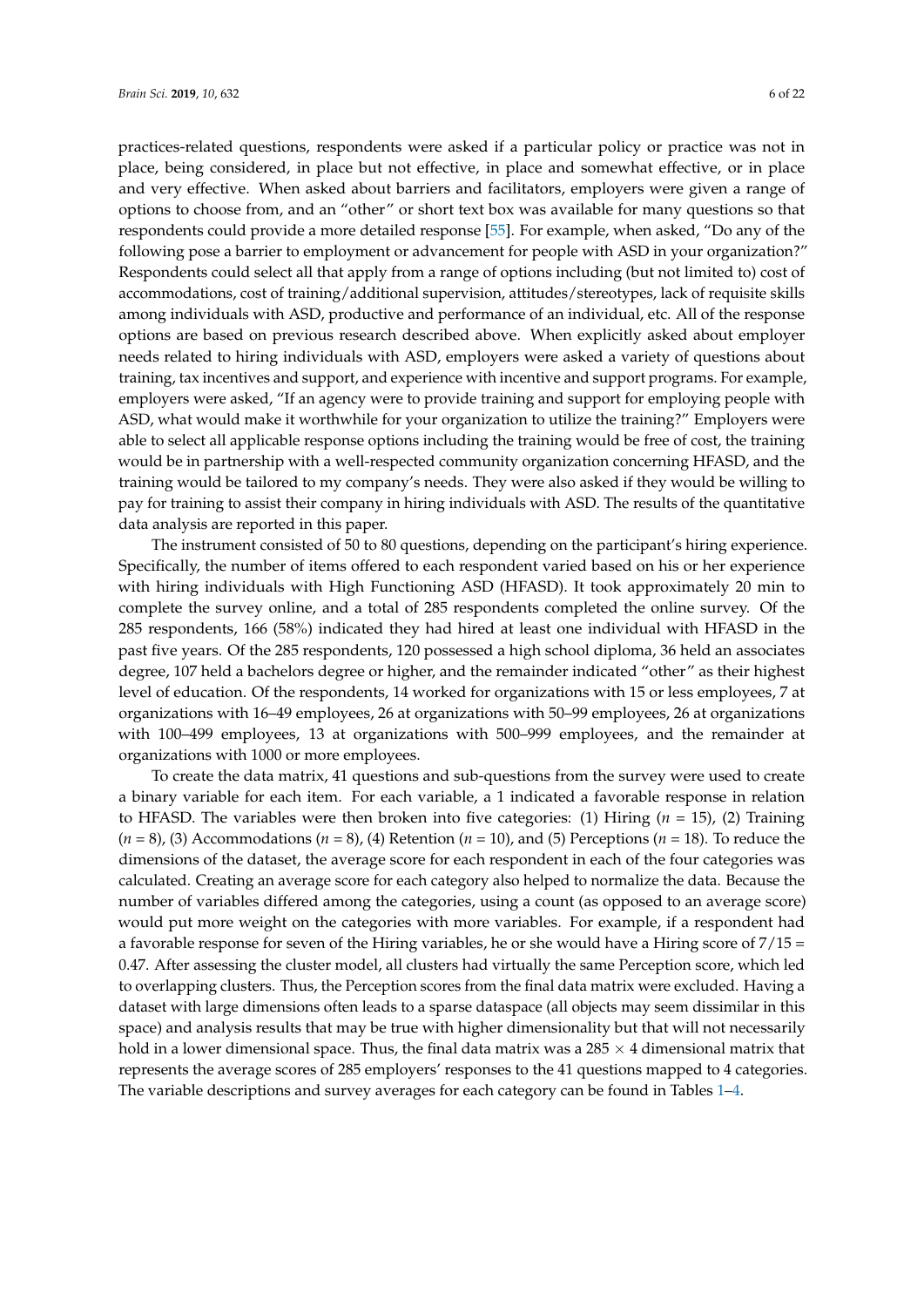<span id="page-8-0"></span>

| Description                                                                                                                                                           | <b>Survey Average</b> |
|-----------------------------------------------------------------------------------------------------------------------------------------------------------------------|-----------------------|
| Regularly reviews the accessibility of its online application system to people with visual, hearing, finger<br>dexterity, and cognitive impairments                   | 61.0%                 |
| Analyzes our job descriptions to determine whether the responsibilities could be broken down into discrete<br>tasks that could be performed by an individual with ASD | 61.0%                 |
| Provides advance notice to job applicants that reasonable accommodations are provided during the job<br>application process                                           | 68.0%                 |
| Evaluates pre-employment occupational screenings to ensure they are unbiased                                                                                          | 71.0%                 |
| Has company-wide fund to provide accommodations for people with disabilities                                                                                          | 61.0%                 |
| Has a designated office or person to address accommodation questions                                                                                                  | 69.0%                 |
| Has an established grievance procedure to address reasonable accommodation issues                                                                                     | $70.0\%$              |

#### **Table 1.** Accommodation.

## **Table 2.** Hiring.

| Description                                                                                                     | <b>Survey Average</b> |
|-----------------------------------------------------------------------------------------------------------------|-----------------------|
| Hired someone with ASD in the last 5 years                                                                      | 58.0%                 |
| Actively recruits people with ASD                                                                               | 53.0%                 |
| Works with community organizations that promote hiring of people with ASD                                       | 57.0%                 |
| Includes people with ASD explicitly in its diversity and inclusion plan                                         | 58.0%                 |
| Has explicit organizational goals related to the recruitment or hiring of people with ASD                       | 54.0%                 |
| Includes progress toward hiring goals for people with ASD in the performance appraisals of<br>senior management | 52.0%                 |
| Participates in internships that target people with ASD                                                         | 53.0%                 |
| Has senior management that demonstrates a strong commitment to ASD hiring                                       | 56.0%                 |
| Utilizes tax incentives for hiring people with disabilities                                                     | 54.0%                 |
| Requires subcontractors/suppliers to adhere to disability nondiscrimination requirements                        | 56.0%                 |
| Does not automatically exclude job applicants with a history of unemployment                                    | 79.0%                 |
| Does not automatically exclude job applicants with a large gap in employment                                    | 76.0%                 |
| Has company initiative to hire people with HFASD                                                                | 53.0%                 |
| Works with universities to hire people with HFASD                                                               | 49.0%                 |
| Uses social media ads to recruit people with HFASD                                                              | 45.0%                 |

## **Table 3.** Retention.

| Description                                                                                                                          | <b>Survey Average</b> |
|--------------------------------------------------------------------------------------------------------------------------------------|-----------------------|
| Has a formal mentoring program to support employees with ASD                                                                         | 53.0%                 |
| Encourages flexible work arrangements for all employees with ASD (e.g., flextime, part-time, telecommuting)                          | $62.0\%$              |
| Offers special career planning and development tools for employees with ASD                                                          | 55.0%                 |
| Has an ASD-focused employee network (e.g., employee resource group or affinity group)                                                | 52.0%                 |
| Invites employees to confidentially disclose whether they have a disability (e.g., staff surveys)                                    | 73.0%                 |
| Has explicit organizational goals related to retention or advancement of employees with ASD                                          | 54.0%                 |
| Includes progress toward retention of advancement goals for employees with ASD in the performance<br>appraisals of senior management | 54.0%                 |
| Allows an employee to exceed the maximum duration of medical leave as an accommodation                                               | 54.0%                 |
| Has defined career paths at our company for all employees                                                                            | 75.0%                 |
| Opportunities for advancement of employees with HFASD                                                                                | $61.0\%$              |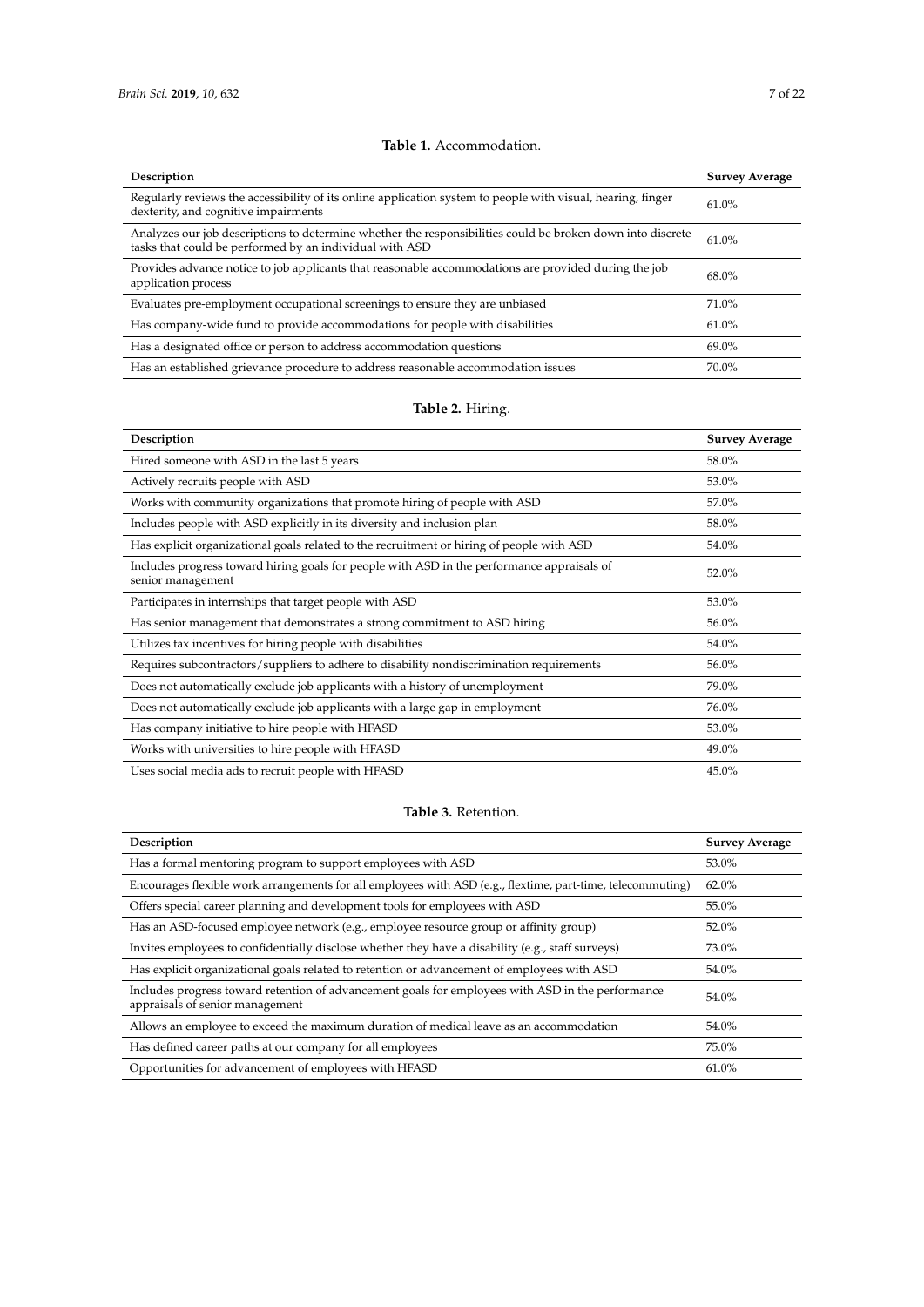<span id="page-9-0"></span>

| Description                                                                                                                                   | <b>Survey Average</b> |
|-----------------------------------------------------------------------------------------------------------------------------------------------|-----------------------|
| Offers ASD awareness and sensitivity training (internal)                                                                                      | $60.0\%$              |
| Offers ASD awareness and sensitivity training (external)                                                                                      | 51.0%                 |
| Trains HR staff and supervisors on effective interviewing of people with ASD                                                                  | $62.0\%$              |
| Trains HR staff and supervisors on inclusion practices of people with ASD in the workplace                                                    | $62.0\%$              |
| Requires training for supervisors on legal requirements of disability and non-discrimination and<br>accommodation                             | 68.0%                 |
| Includes ASD awareness and sensitivity as a topic in training for managers/supervisors                                                        | 58.0%                 |
| In contract with an agency that can help our business provide the support needed for working with<br>employees with ASD now and in the future | 52.0%                 |

#### **Table 4.** Training.

#### **4. Methods**

K-means is an unsupervised learning algorithm that is capable of discerning latent clusters in data [\[56\]](#page-23-0). We chose this algorithm for our analysis based on data visualizations which showed no irregular shapes or non-homogeneous behavior which would require a more sophisticated technique. Unlike supervised learning (classification), which requires labeled data to measure the accuracy of prediction, unsupervised learning methods are instead assessed on the "goodness" of the clusters identified using one or more common quantitative metrics, such as silhouette score. K-means requires a single parameter, *k*, as input, which represents the number of clusters to be fit to the data. The algorithm then proceeds as follows.

- 1. A centroid (mean) for each of the *k* clusters is assigned by randomly selecting a data point from the data.
- 2. Every other data point is assigned to the cluster whose centroid is closest. Distance can be calculated using any valid distance metric, with Euclidean and Cosine distance being popular choices.
- 3. The centroids are reevaluated by averaging each data point assigned to a specific cluster.
- 4. Steps 2 and 3 are repeated, alternating between assigning data points to their nearest centroids, and then reevaluating the value of the centroids based on the new assignments. When the centroids no longer change, or the cluster assignments for the data points become static, the algorithm terminates.

For the work presented here, we found the most likely number of clusters to be five. This was calculated by using the gap statistic [\[57\]](#page-23-1), a common technique for assessing the number of latent clusters in unsupervised machine learning. This was further validated using the Hopkins statistic, which denotes the overall likelihood that the data can be partitioned into clusters. For the data presented here, the Hopkins score was 0.72, indicating that the dataset exhibits strong clustering tendency.

With clustering, the lack of labeled data means there is not an independent data set to validate accuracy. Instead, silhouette scores [\[58\]](#page-23-2) were used to measure how well the clusters explained the latent structure of the data. Silhouette scores quantify how similar a data point is to the other points in its cluster compared to those represented in other nearby clusters. The silhouette scores vary from −1 to +1, with values close to 1 suggesting that the point is well clustered and a negative silhouette as suggesting that the data point likely should not belong to its assigned cluster. The mean silhouette score for our model was 0.54.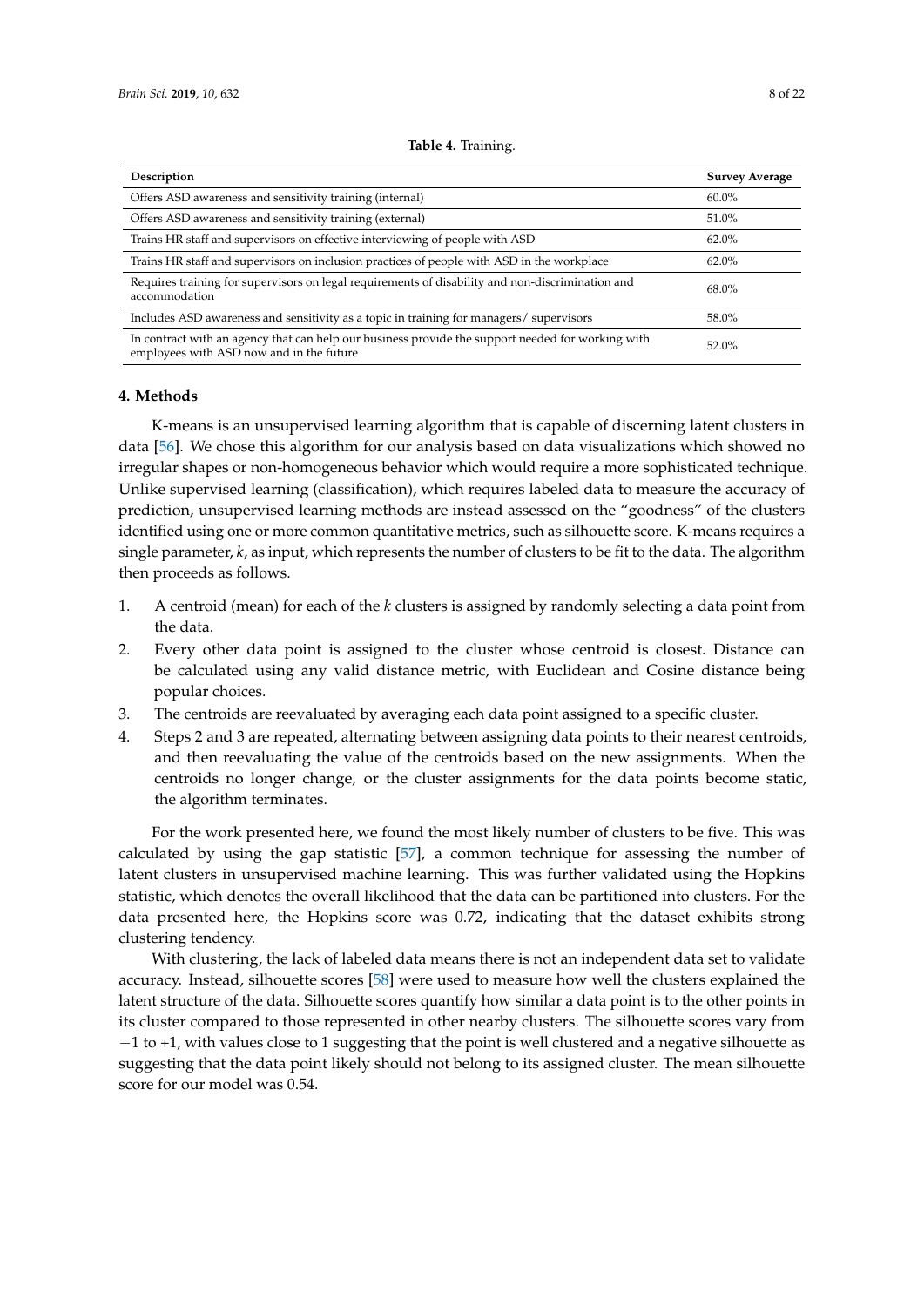#### **5. Model Results**

<span id="page-10-1"></span>The data from the complete set of respondents were partitioned into five clusters and visualized in Figure [1,](#page-10-0) with average category scores listed in Table [5.](#page-10-1) The remaining figures (presented according to cluster) provide a visualization of the individual cluster average category scores, with the last (presented at the end of this section) that shows all graphs on the same axis for comparison.

| <b>Cluster</b> |     | Size Accommodation Hiring Retention |      |      | Training |
|----------------|-----|-------------------------------------|------|------|----------|
|                | 41  | 0.67                                | 0.21 | 0.28 | 0.11     |
| 2              | 32  | 0.84                                | 0.56 | 0.78 | 0.70     |
| 3              | 62  | 0.10                                | 0.12 | 0.06 | 0.04     |
|                | 24  | 0.30                                | 0.34 | 0.25 | 0.61     |
| 5              | 126 | በ 97                                | 0.95 | 0.97 | 0.98     |

**Table 5.** Cluster average scores.

<span id="page-10-0"></span>

**Figure 1.** Employer K-means cluster plot.

## *5.1. Cluster 1*

The 41 employer respondents in Cluster 1 (14.0% of sample) had only 29.0% in a management/owner role, while 54.0% were in a human resource/recruiting position. Although employers in Cluster 1 had the lowest five-year hiring rates (24.0% vs. survey average 58.0%) for individuals with high functioning ASD, they are able to offer full-time employment to those they do hire. Almost all, 98.0%, of the employers in Cluster 1 have high functioning ASD employees employed full time. In the past two years, 63.0% of employers in Cluster 1 have hired more than 11 employees.

This cluster had employers in 19 out of the 24 different industries listed and a company size of 218 employees on average (survey average 285 employees). Most respondents in all clusters and the survey were representing health care/social assistance employers. Only the health care/social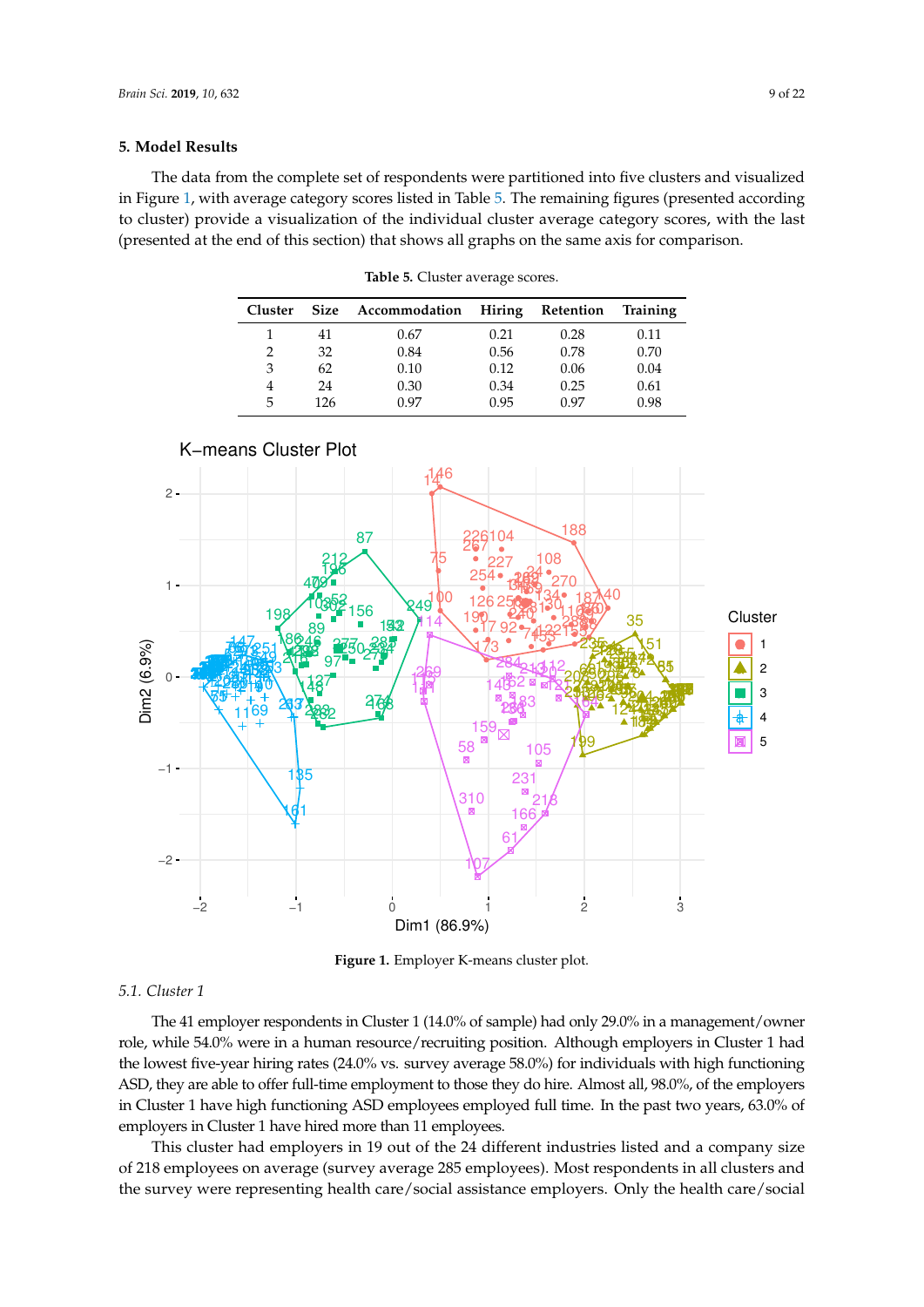assistance and construction industries represented at least 10.0% of Cluster 1. A college degree is required by 32.0% of employers in Cluster 1, and 63.0% require a high school diploma for employment. Employers in this cluster had 5.0% in the Southwest, 12.0% in the Northeast, 22.0% in the Southeast, 24.0% in the Midwest, and 34.0% located in the West.

Employers in this cluster do not have policies and practices to foster hiring, retaining, or training employees with high functioning ASD (significantly lower than survey averages for all variables). No employers in Cluster 1 had a hiring initiative for high functioning ASD or a job-related training program for employees with high functioning ASD (compared to 53.0% and 56% of survey respondents, respectively).

<span id="page-11-0"></span>Employers in this cluster have most accommodations in place for high functioning ASD comparable to the survey averages. Only the following four accommodation variables were significantly higher than the average for the survey. More than 80.0% of employers in Cluster 1 allow an employee to exceed the maximum duration of medical leave as an accommodation, have an established grievance procedure to address reasonable accommodation issues, have a designated office to address accommodation questions, and provide advance notice to job applicants that reasonable accommodations are provided during the job application process (Figure [2\)](#page-11-0).



**Figure 2.** Cluster 1 radar graph.

## *5.2. Cluster 2*

The 32 employer respondents in Cluster 2 (11.0% of sample) had 44.0% in a management/owner role, while 53.0% were in a human resource/recruiting position. Respondents in Cluster 2 had a five-year high functioning ASD hiring rate above the survey average (66.0% vs. survey average 58.0%). Cluster 2 had 72.0% of respondents who were involved in the hiring process for less than 10 years (survey average 64.0%). In this cluster, 72.0% of employers have hired over 11 employees in the last 2 years.

This cluster had employers in 18 out of the 24 different industries listed and had a company size of 400 employees on average (40.0% higher than the survey average of 285 employees). Cluster 2 had the highest number, 24.0%, of employers having over 1000 employees compared to the other clusters. Only the insurance/finance (12.0%) and health care/social assistance (16.0%) industries represented at least 10.0% of Cluster 2. A high school diploma is required by 47.0% of employers in Cluster 2, and a college degree is needed for 50.0% of employers in this cluster. Employers in Cluster 2 had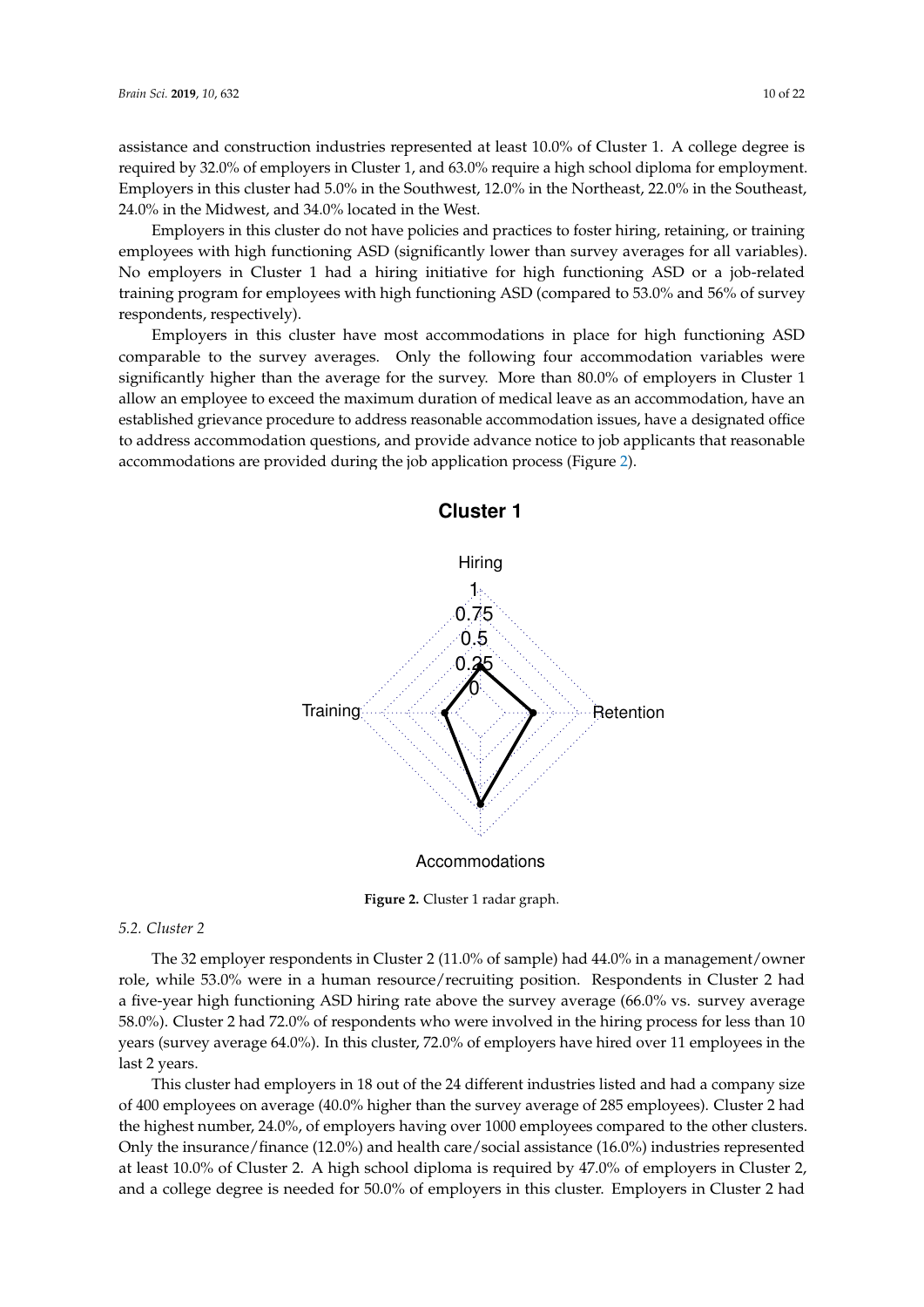3.0% in the Southwest, 16.0% in the Midwest, 25.0% in the West, 28.0% in the Northeast, and 28.0% in the Southeast.

Cluster 2 employers had most hiring practices similar to the survey averages. Of these employers, 75.0% had senior management that exhibited a strong commitment to high functioning ASD hiring and recruitment (survey average of 56.0%); however, only 25.0% of employers in this cluster require suppliers/subcontractors to follow disability non-discrimination requirements (survey average of 56.0%). Cluster 2 have employers who have human resource staff and supervisors training on high functioning ASD sensitivity and awareness approximately 20.0% more than the survey average. However, only 19.0% do the training internally (survey average of 60.0%). Employers in Cluster 2 also impart training on effective inclusion and interviewing practices for employees with high functioning ASD approximately 20.0% more than the average for survey. In addition, this cluster had about 20.0% higher instances of favorable policies and procedures regarding accommodations and accessibility than the averages for the survey. More than 90.0% of Cluster 2 employers have a defined career path for every employee, have opportunities for advancement for employees with high functioning ASD, and invite employees to confidentially disclose whether they have a disability (Figure [3\)](#page-12-0).

<span id="page-12-0"></span>

**Cluster 2**

Accommodations

**Figure 3.** Cluster 2 radar graph.

## *5.3. Cluster 3*

The 62 employer respondents in Cluster 3 (22.0% of sample) had 45.0% in a management/owner role, while 42.0% were in a human resource/recruiting position. Employers in Cluster 3 had a five-year high functioning ASD hiring rate below the survey average (42.0% vs. survey average 58.0%). Cluster 3 had 52.0% of respondents who were involved in the hiring process for less than 10 years (survey average 64.0%). In this cluster, only 42.0% of employers have hired over 11 employees in the last 2 years.

Cluster 3 had employers in 15 out of the 24 different industries listed and had a company size of 108 employees on average (62.0% lower than the survey average of 285 employees). Only the construction (11.0%), Other (13.0%), and health care/social assistance (19.0%) industries represented at least 10.0% of Cluster 3. A high school diploma is required by 55.0% of employers in Cluster 3, and a college degree is needed for only 29.0% of employers in this cluster. Over half of the employers in Cluster 3 were located in the eastern United States. This cluster had 6.0% in the Southwest, 15.0% in the Midwest, 18.0% in the West, 29.0% in the Northeast, and 35.0% in the Southeast.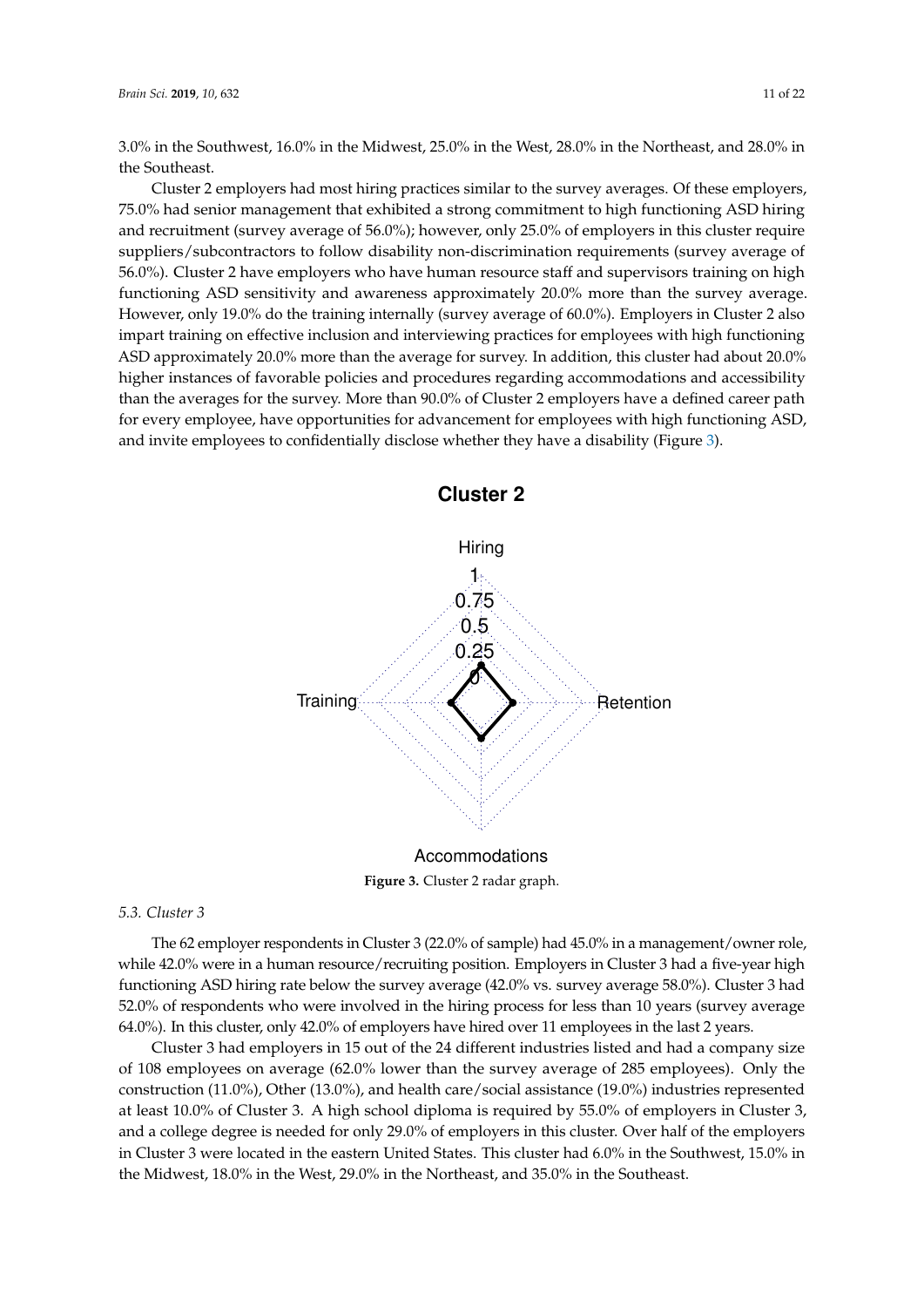Cluster 3 only had two policies and procedures, in any category, that were within 40% of the average for the survey: 47.0% do not automatically exclude applicants with a large gap in employment (76.0% survey average), and 45.0% do not automatically exclude applicants with a history of unemployment (79.0% survey average).

Employers in this cluster had very few favorable hiring policies and procedures in place for individuals with high functioning ASD. Only the following three hiring variables were in place for more than 10.0% of employers in Cluster 3: 11.0% actively recruit individuals with high functioning ASD, 13.0% require suppliers/subcontractors to follow disability non-discrimination requirements, and 46.0% do not automatically exclude applicants with a gap in employment or a history of unemployment. The single training variable present in more than 10.0% of Cluster 3 employers was the 23.0% that train supervisors on the legal requirements related to disability, non-discrimination, and accommodation.

Cluster 3 employers also had few favorable accommodations and accessibility policies and procedures in place for individuals with high functioning ASD. Only the following two accommodations variables were in place for more than 10.0% of employers in Cluster 3: 23.0% allow employees to exceed the maximum medical leave duration, and 19.0% evaluate pre-employment occupational screenings to verify they are unbiased.

<span id="page-13-0"></span>This cluster only had two favorable policies related to retention of employees with high functioning ASD present in more than 10.0% of employers: 25.0% invite employees to confidentially disclose whether they have a disability, and have a defined career path for all employees (Figure [4\)](#page-13-0).



**Cluster 3**

**Figure 4.** Cluster 3 radar graph.

#### *5.4. Cluster 4*

The 28 employer respondents in Cluster 4 (8.0% of sample) had 33.0% in a management/owner role, while 67.0% were in a human resource/recruiting position. Employers in Cluster 4 had a five-year high functioning ASD hiring rate below the survey average (46.0% vs. survey average 58.0%). Cluster 4 had 67.0% of respondents who were involved in the hiring process for less than 10 years (survey average 64.0%). In this cluster, 54.0% of employers have hired less than 11 employees in the last 2 years.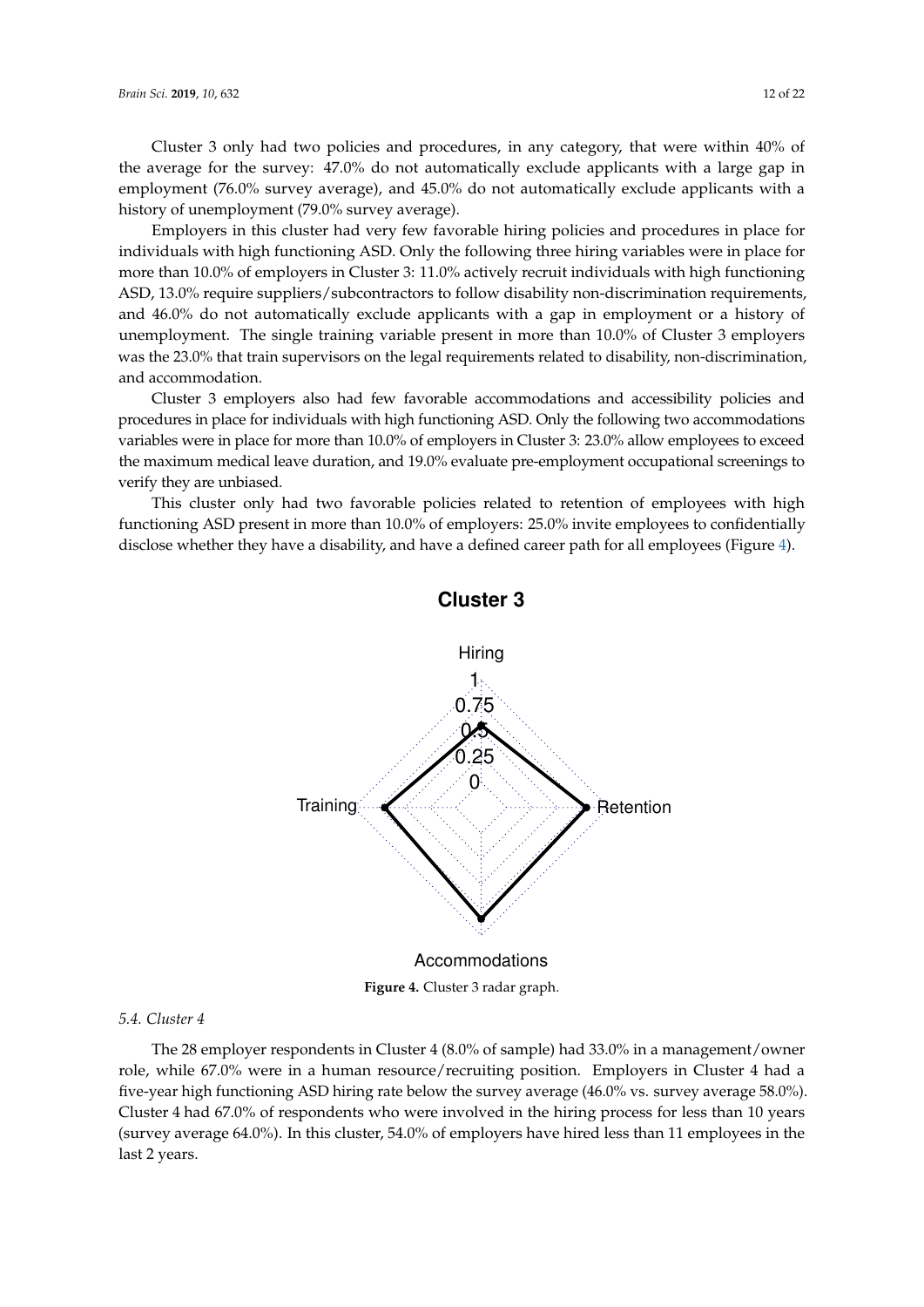Cluster 4 had employers in 13 out of the 24 different industries listed and had a company size of 250 employees on average (survey average of 285 employees). Only the retail trade (12.0%) and health care/social assistance (29.0%) industries represented at least 10.0% of Cluster 4. A high school diploma is required by only 38.0% of employers in Cluster 4, and a college degree is needed for 63.0% of employers in this cluster. Over half of the employers in Cluster 4 were located in the eastern United States. This cluster had 8.0% in the Midwest, 13.0% in the Southwest, 21.0% in the West, 29.0% in the Northeast, and 29.0% in the Southeast.

Most employers in in Cluster 4 had training policies and procedures in place within 10.0% of the survey averages. There were four training policies in place in ~20.0% more employers than the survey averages: work with an agency to provide the support needed for working with individuals with high functioning ASD, train human resource supervisors and staff on effective inclusion and inclusion practices, and offer sensitivity and awareness training internally.

The majority of employers in Cluster 4 did not have policies in place to stimulate accommodating, hiring, or retaining individuals with high functioning ASD. Nearly all hiring procedures related to employees with high functioning ASD were approximately 20.0–40.0% below the average for the survey. Only one hiring variable had an average comparable to to the survey average: 50.0% actively recruit employees with high functioning ASD (53.0% survey average)

<span id="page-14-0"></span>All accommodations and accessibility variables were approximately 30.0–44.0% below the survey average for employers in Cluster 4. All but one retention policies were 30.0–45.0% below the survey average: 54.0% of employers provide a defined career path for all employees (Figure [5\)](#page-14-0).



**Cluster 4**

**Figure 5.** Cluster 4 radar graph.

#### *5.5. Cluster 5*

Cluster 5 is the largest cluster of the model. The 126 employer respondents in Cluster 5 (44.0% of sample) had 40.0% in a management/owner role, while 56.0% were in a human resource/recruiting position. Employers in Cluster 5 had a five-year high functioning ASD hiring rate far above the survey average (86.0% vs. survey average 58.0%). Cluster 5 had 75.0% of respondents who were involved in the hiring process for less than 10 years. This is consistent with the work in [\[59\]](#page-23-3), which found employers newer to the hiring process were more likely to hire an individual with high functioning ASD. In this cluster, 71.0% of employers have hired over 11 employees in the last 2 years.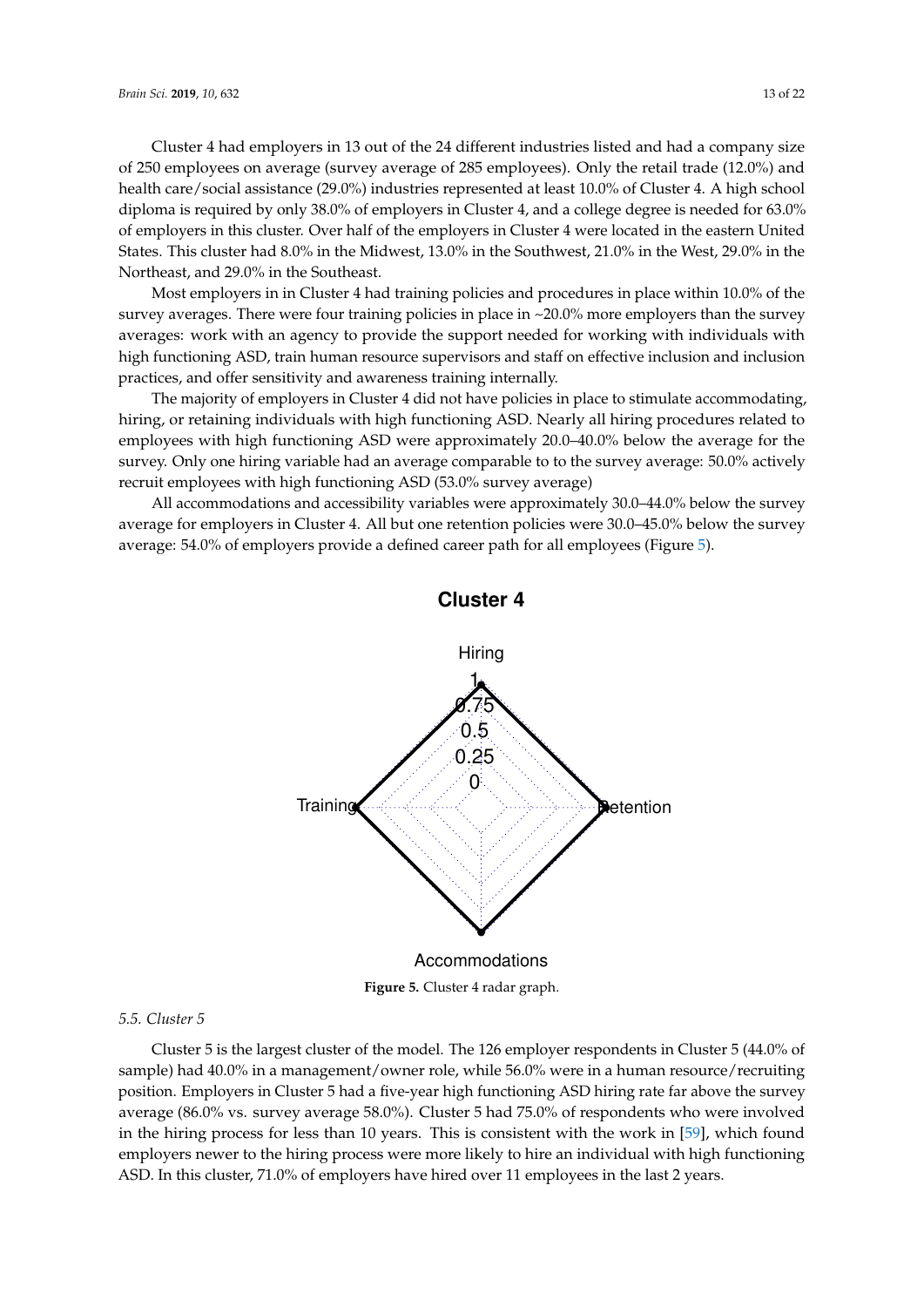This cluster had employers in all 24 different industries listed and had a company size of 375 employees on average. The average company size is higher than the survey average of 285 employees, but comparable to the that of Cluster 2 (400 employees). Cluster 5 had 19.0% of employers with over 1000 employees compared to the other clusters. Only the educational services (12.0%) and health care/social assistance (20.0%) industries represented at least 10.0% of Cluster 5. A high school diploma is required by 29.0% of employers in Cluster 5, and a college degree is needed for 64.0% of employers in this cluster. Most employers in this cluster were located in the eastern United States. Employers in Cluster 5 had 7.0% in the Southwest, 15.0% in the West, 18.0% in the Midwest, 22.0% in the Northeast, and 40.0% in the Southeast.

Cluster 5 employers had very high rates of favorable policies and practices in place for individuals with high functioning ASD. The following three polices were in place for *all* employers in this cluster; have a company-wide initiative to higher employees with high functioning ASD, offer a job-related training program for individuals with high functioning ASD, and include individuals with high functioning ASD explicitly in their diversity and inclusion plan.

<span id="page-15-0"></span>All but two hiring policies and procedures in place for more than 90% of the Cluster 5 employers: 82.0% have relationships with community organizations that promote the employment of individuals with high functioning ASD, and 88.0% actively recruit individuals with high functioning ASD. Every accommodation, retention, and training policies included in the survey were in place for almost all, 94.0%, of Cluster 5 employers (Figure [6\)](#page-15-0).



**Figure 6.** Cluster 5 radar graph.

#### *5.6. Summary of Cluster Comparisons*

Most of the respondents were employed in Human Resources and/or Recruiting, which was consistent across all clusters. Cluster 5 had the highest high functioning ASD hiring rate for the past five years, at 86.0%, and, surprisingly also had the most cluster members. The two largest clusters (3 and 5) also had the most extreme average scores for each category. This could indicate that employers tend to have either extremely favorable policies and practices in place or none at all. The most prevalent industry in the survey and all clusters was health care/social assistance, but the cluster with the highest rate of high functioning ASD employment (Cluster 5) did not have the highest rate of health care/social assistance.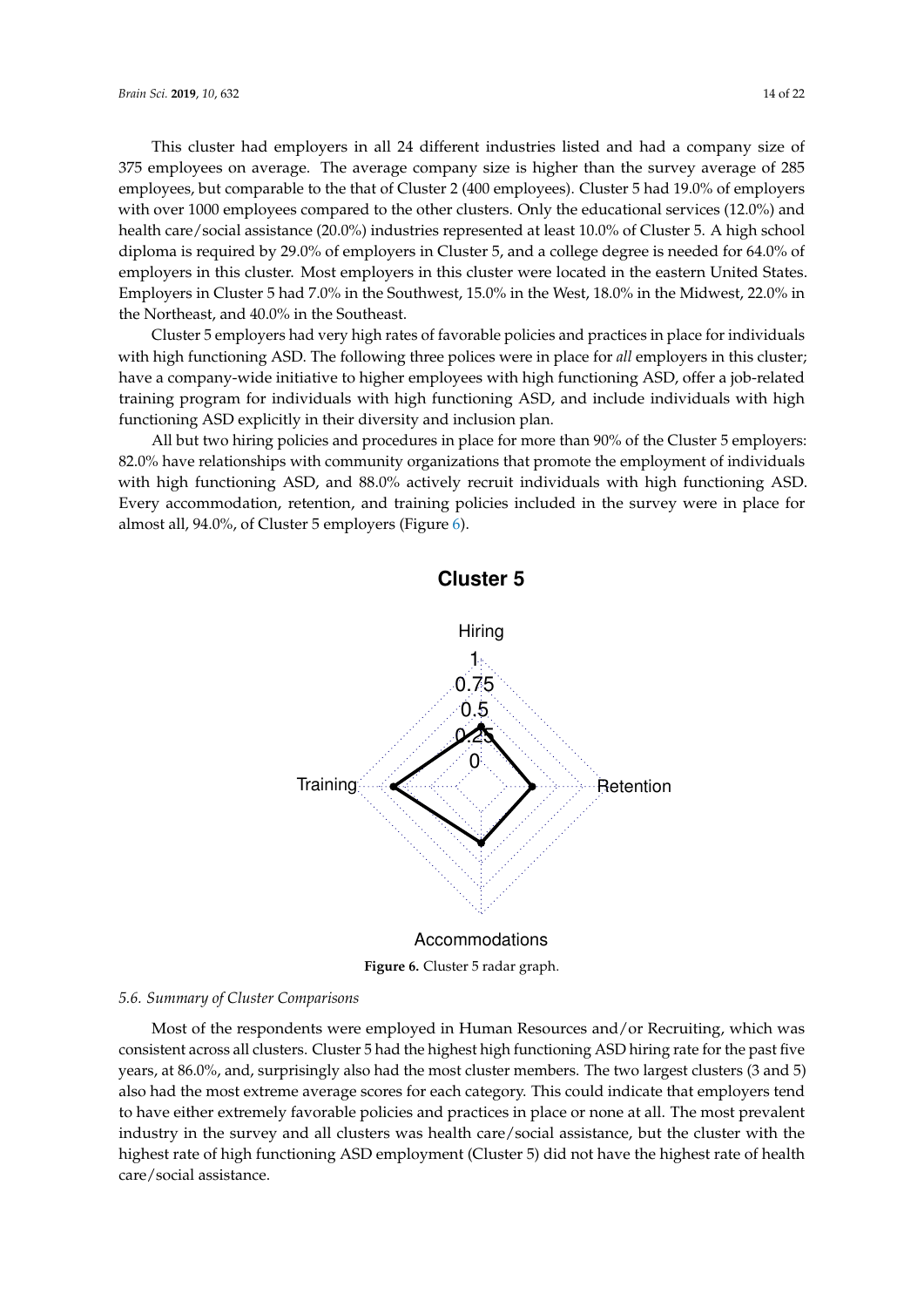<span id="page-16-0"></span>Only two clusters (2 and 5) have employment rates above the survey average of 58.0%. These also are the only two clusters with an average company size above the survey average. Although large companies hire more employees, over 50.0% of employers in both of these clusters require a college degree for entry-level jobs. Clusters 1 and 3 had the lowest rates of hiring high function ASD (24.0% and 26.0%, respectively) and are the only two clusters with rates for requiring a college degree below 50.0% (32.0% and 29.0%, respectively). Figure [7](#page-16-0) shows all graphs on the same axis.



**All Clusters**

**Figure 7.** Radar graph for all clusters.

#### **6. Discussion**

Although Cluster 3 had the lowest overall score across four categories (hiring, training, accommodation, and retention), Cluster 1 had the lowest hiring rate for individuals with ASD. For this reason, Cluster 1 was compared to Cluster 5, which had the highest hiring rate for individuals with ASD. Cluster 5 also offered a sharp contrast to Cluster 1 in the number of policies in place in support of employees with ASD. Comparing the company structures, policies and practices, perceptions, and needs of employers and employees within these two clusters allows a determination of best practices for companies that are looking to improve their employment rates of individuals with ASD.

#### *6.1. Company Structure, Policies, and Practices*

Given that company size and job structures affect hiring practices, company data across the two clusters are included. For size, 58.5% of companies in Cluster 1 had more than 50 employees, compared to 75.3% of Cluster 5 companies. This is important to note, as larger companies may have more opportunities to hire employees with ASD. There also was a difference between job availability and skill sets needed for the different clusters. In Cluster 5, over half of the entry-level jobs require a bachelor's degree (53.2%), whereas, for Cluster 1, only 24.4% require a bachelor's degree, and most require a high school diploma (63.4%). This may be affected by the fact that 70.7% of employers in Cluster 5 work directly with universities to hire employees with HFASD.

In comparison to Cluster 1, companies in Cluster 5 provide their employees with ASD more opportunities for professional growth. For example, 73.0% of Cluster 5 employees with HFASD are paid more now than when they started, and 65.0% of Cluster 5 employees with HFASD have been promoted or had an increase in job responsibilities, versus just 7% in Cluster 1. Further, 50.0% of respondents in Cluster 5 reported that their employees disclosed their HFASD during the application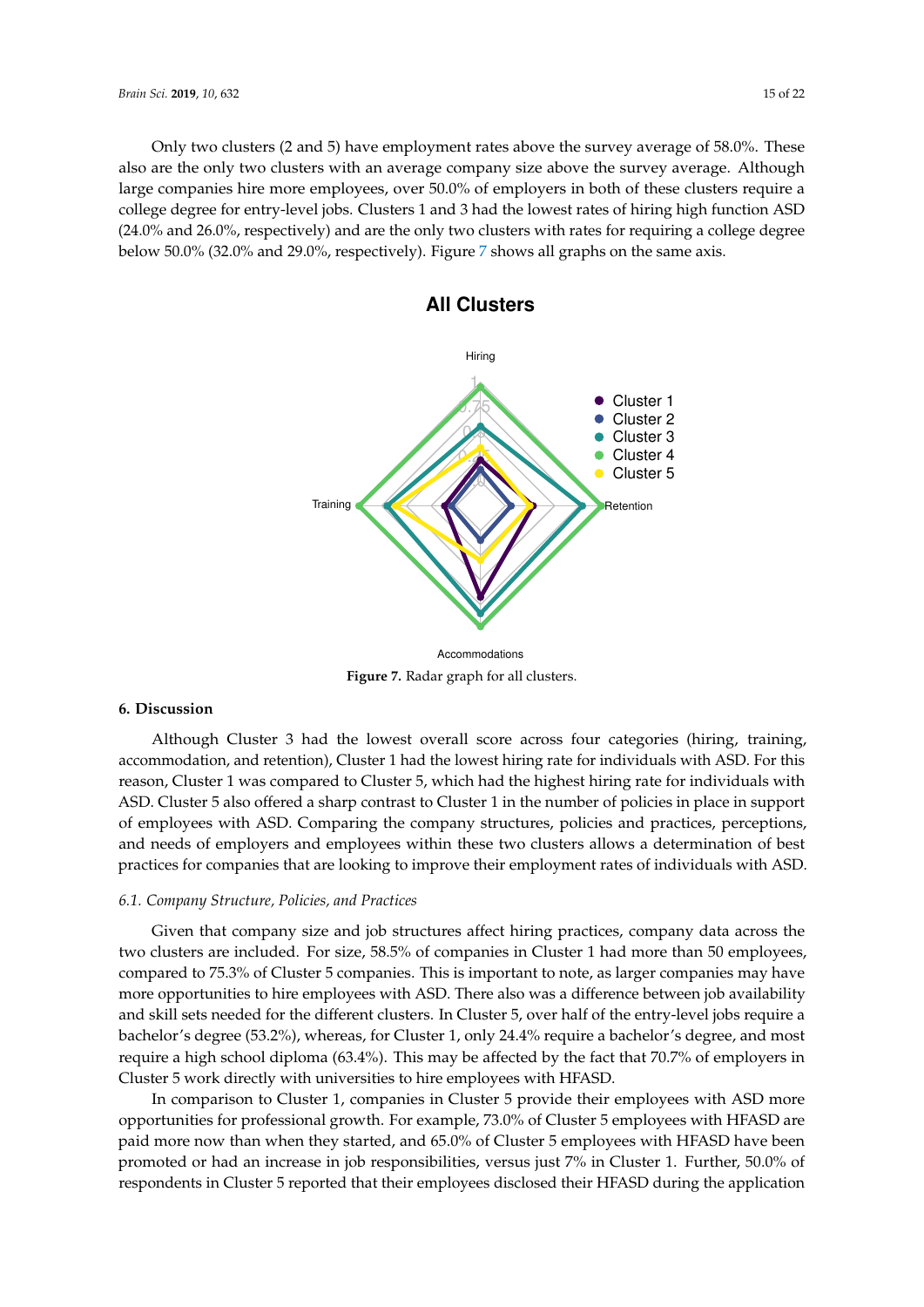or interview process, rather than after being hired (37.5%) or not at all (12.5%) This could reflect a tendency of the companies in Cluster 5 to be responsive and supportive to a disability disclosure during the interview process.

In Cluster 5, 65.1% of companies created incentives to work at their companies by offering credit-based internships for employees with high functioning ASD, compared to 7.3% in Cluster 1. In addition, about half of the organizations in Cluster 5 show purposeful initiatives to hire employees with high functioning ASD. In contrast, every company in Cluster 1 responded that they did *not* have any purposeful initiatives to hire individuals with high functioning ASD. This indicates that there are no current or future plans for initiatives related to hiring people with high functioning ASD, in contrast to Cluster 5, which included positive responses to many of the initiatives to specifically hire, support, and retain employees with high functioning ASD. One of the few initiatives that 58.6% of Cluster 1 organizations did have was advance notice to job applicants that reasonable accommodations are provided during the job application process. Cluster 1 responses, however, indicated that employers did not offer much beyond this, whereas 81.0% of organizations in Cluster 5 had the accommodations in place. Although none of the companies in Cluster 1 reported having hiring initiatives for employees with high functioning ASD, Cluster 5 reported having specific initiatives to hire employees with high functioning ASD to create a more inclusive workplace (21.0%), because they recognize the skills of employees with high functioning ASD (21.0%), to increase the company's reputation benefits (7.0%), and to decrease employee turnover (2.0%).

Employers in Cluster 1 provide far fewer accommodations than do those in Cluster 5. For example, 81.7% of Cluster 5 employees state that they have a centralized accommodations fund to specifically provide accommodations for employees with disabilities, compared to 39.1% in Cluster 1. Further, just 2.4% of employers in Cluster 5 reported *not* having a designated office or person to address accommodation questions compared to 17.1% in Cluster 1 who do not have a designated accommodation office or person. These data indicate that it may be necessary for employers to provide a menu of accommodation options for their employees, rather than using a one-size-fits-all approach.

Because all respondents in Cluster 1 indicated that they did not have initiatives to specifically hire employees with high functioning ASD, their survey was auto-formatted to skip questions regarding these specific hiring practices. Although this does not allow for comparisons of specific high functioning ASD hiring practices between Clusters 1 and 5, the difference in responses indicates that Cluster 1 companies did not have any initiatives to specifically hire employees with high functioning ASD, while Cluster 5 companies did.

Many employers in Cluster 5 said that they have relationships with community organizations that promote the employment of people with high functioning ASD, with 81.8% that reported that such a program was already in place, and 17.5%, that such a program was being considered. Approximately, 70.7% of Cluster 5 also reported having relationships with universities, with 23.0% that noted that such a program was being considered, and 4.0%, that such a program was not currently in place.

#### *6.2. Perceptions and Attitudes*

Questions related to employer attitudes demonstrated, in Cluster 5, a company belief in the high competency of their employees with high functioning ASD. For example, 74.6% of employers in Cluster 5 reported being likely to hire employees with high functioning ASD versus 17.1% of Cluster 1. In Cluster 5, 65.1% of employees with high functioning ASD have been promoted or taken on additional job responsibilities, whereas only 7.3% of Cluster 1 had. Generally, employers in Cluster 5 reported having supportive coworkers, reflecting a positive work environment as well as an overall positive experience in working with employees with high functioning ASD, with 20.6% rating their experience as positive and 53.2% as very positive. The majority (78.0%) of respondents in Cluster 1 did not have experience with working with high functioning ASD; thus, comparison data were not available.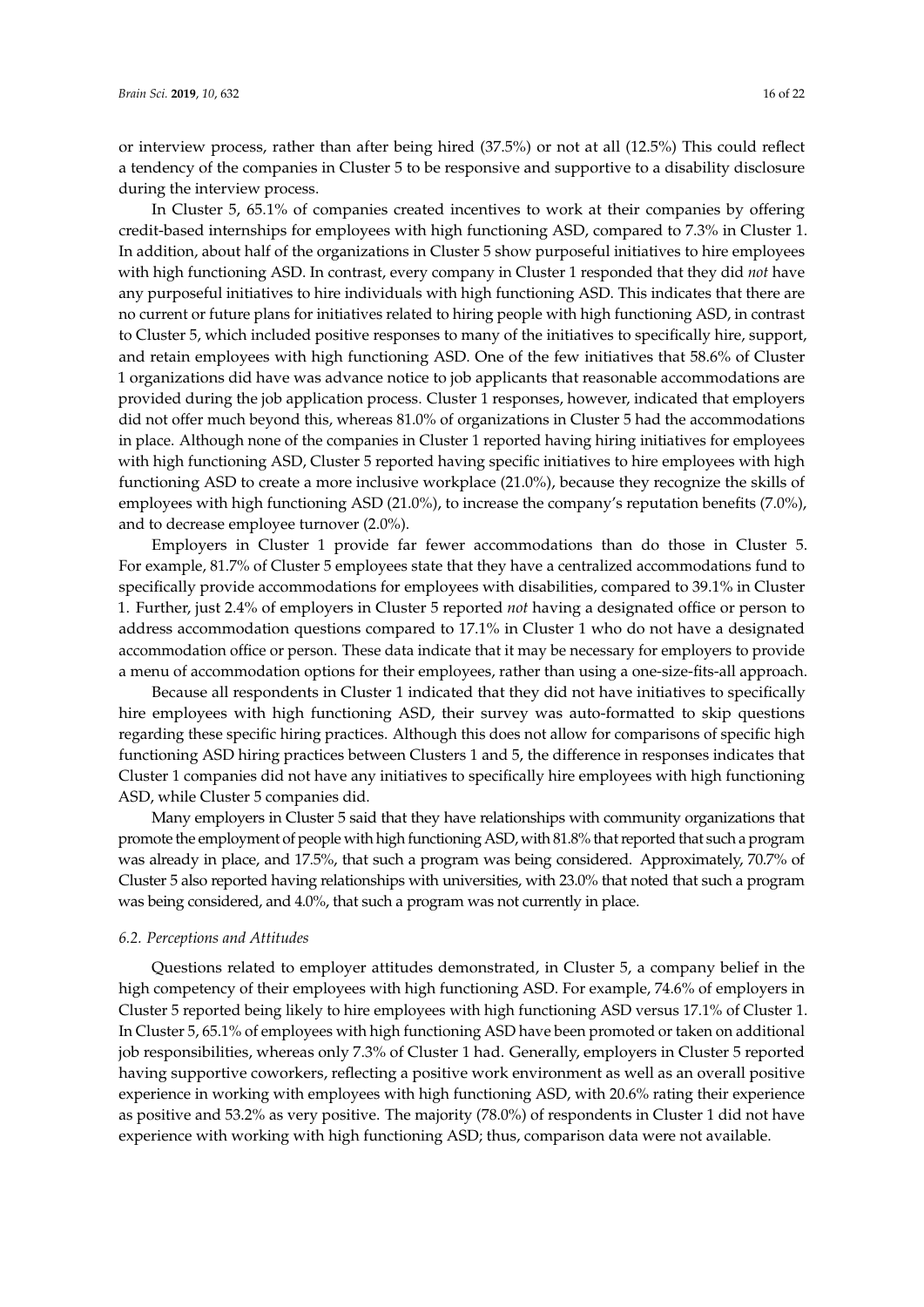The data from Cluster 5 demonstrate an inclusive culture in which high functioning ASD training is offered to employees. Employers offer HR and staff training on inclusive practices (80.2%) and legal requirements (77.8%), high functioning ASD sensitivity and awareness training (72.9%), and training related to effective interviewing of potential employees with high functioning ASD (83.4%). In Cluster 1, 87.8% do not offer high functioning ASD sensitivity and awareness training, 87.8% do not have training in effective interviewing of potential employees with high functioning ASD, 63.4% do not require training related to legal requirements and nondiscrimination accommodation, and 90.2% do not train staff on inclusive workplace practices of people with high functioning ASD.

The biggest fears of hiring someone with high functioning ASD were the same for both clusters: high functioning ASD employees would have behaviors that put themselves or others at risk (Cluster 1: 24.0%; Cluster 5: 29.0%) and employees with high functioning ASD would not perform well (Cluster 1: 24.0%; Cluster 5: 23.0%). Despite having the same fears, Cluster 5 businesses responded positively to hiring employees with high functioning ASD.

#### *6.3. Needs of Employers and Employees*

When asked about obtaining additional training in hiring practices, respondents in Clusters 1 and 5 stated that they would prefer that training in hiring employees with high functioning ASD be free, but only 43.9% of Cluster 1 were willing to pay, whereas 80.0% of Cluster 5 were willing to pay.

Having a supportive environment helps to alleviate stress and boost productivity [\[35\]](#page-22-2). In Cluster 5, the majority of high functioning ASD employees seem to need some form of support, but these companies appear to be prepared to provide that support. Cluster 1 has a far lower perceived need of support for high functioning ASD employees, but perhaps employers are simply unaware of the support needed or less open to offering extra support. For the level of support that their employees with high functioning ASD need, 75.6% of Cluster 1 companies did not respond, indicating a lack of experience with high functioning ASD employees. Of those who did respond, their answers were that their employees with high functioning ASD required: no support  $(7.3\%)$ , some support  $(12.2\%)$ , substantial support  $(2.4\%)$ , or very substantial support (2.4%). In Cluster 5, 12.1% did not respond, but the remaining responded: no support (6.3%), some support (30.2%), substantial support (28.6%), or very substantial support (19.8%). In Cluster 5, 47.6% reported that high functioning ASD employees are in a job-related training program, whereas, in Cluster 1, employers responded that none of their employees with high functioning ASD is in a job-related training program. After considering the notable factors in the in-depth cluster comparisons and reviewing the literature in the field, the researchers identified best practices in employment that would likely lead to the successful hiring of individuals with ASD. These components were organized under a summary of best practices for improving employment, to assist with applying the study outcomes to the field and presented in Table [6.](#page-19-0)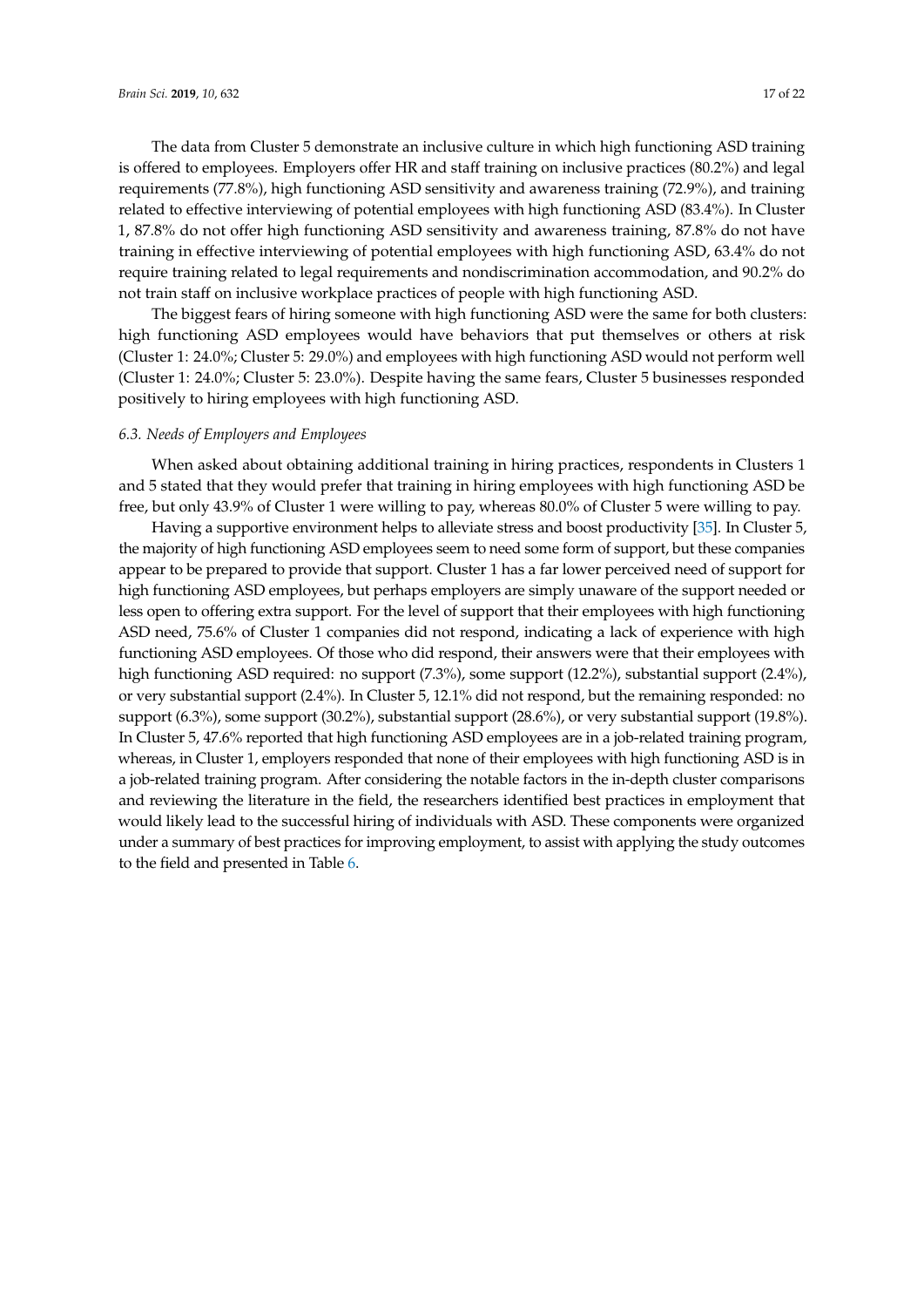<span id="page-19-0"></span>

| Category                          | Practice                                                                                                                                                                                                                                                                                                                                                                                                                                                                                                                                                                                     | <b>Supporting Citations</b>                                                                                                                                                               |
|-----------------------------------|----------------------------------------------------------------------------------------------------------------------------------------------------------------------------------------------------------------------------------------------------------------------------------------------------------------------------------------------------------------------------------------------------------------------------------------------------------------------------------------------------------------------------------------------------------------------------------------------|-------------------------------------------------------------------------------------------------------------------------------------------------------------------------------------------|
| Recruitment and<br>Hiring         | Foster relationships with community organizations for recruitment of employees<br>with ASD.<br>Encourage relationships with universities and employment agencies to help bridge<br>the gap between college and employment and allow for a smoother transition.<br>Have a supportive interview process. It is not enough to simply note that<br>accommodations will be provided during interview (e.g., Cluster 1); more is needed<br>Have specific hiring and retention practices and policies related to ASD employees,<br>along with training for managers, hiring personnel (specify who) | Culler et al. (2011); Fraser et al.<br>(2010); Fraser et al. (2011);<br>Gewurtz et al. (2018);<br>Graffam et al. (2002);<br>Peck & Kirkbride (2001);<br>Wiggett-Barnard and Swarts (2012) |
| Training                          | Make hiring personnel, managers, and employees aware of the many positive<br>professional traits that employees with ASD have; foster an inclusive workplace<br>that reflects a belief in the high competency of employees.<br>Provide training about the myths of ASD employment "challenges".                                                                                                                                                                                                                                                                                              | Fraser et al. (2011);<br>Lengnick-Hall et al. (2008);<br>Lopez & Keenan (2014);<br>Luecking (2011);<br>Nesbitt (2000);<br>Peck & Kirkbride (2001);<br>Richards (2012)                     |
| Accessibility &<br>Accommodations | Provide a menu of options, rather than just a few, that the employer believes are<br>effective, for individuals to hire and retain employees with ASD.<br>Offer for-credit internships; this creates more of an incentive to work there and can<br>provide a transition opportunity for employees with ASD to adjust to the<br>work environment.<br>Provide the same professional growth opportunities for ASD as for<br>neurotypical colleagues.                                                                                                                                            | Project SEARCH [60];<br>Taube (2014) [61]                                                                                                                                                 |
| Retention &<br>Advancement        | Create and monitor a professional growth plan.<br>Support employers (encourage ride-sharing, peer<br>mentor/support, relationships of open communication and trust).<br>Partner with or provide an on-site job training program.                                                                                                                                                                                                                                                                                                                                                             | Lindsay et al. (2019);<br>Wiggett-Barnard and Swarts (2012)                                                                                                                               |

**Table 6.** Practices for improving employment of individuals with high functioning ASD.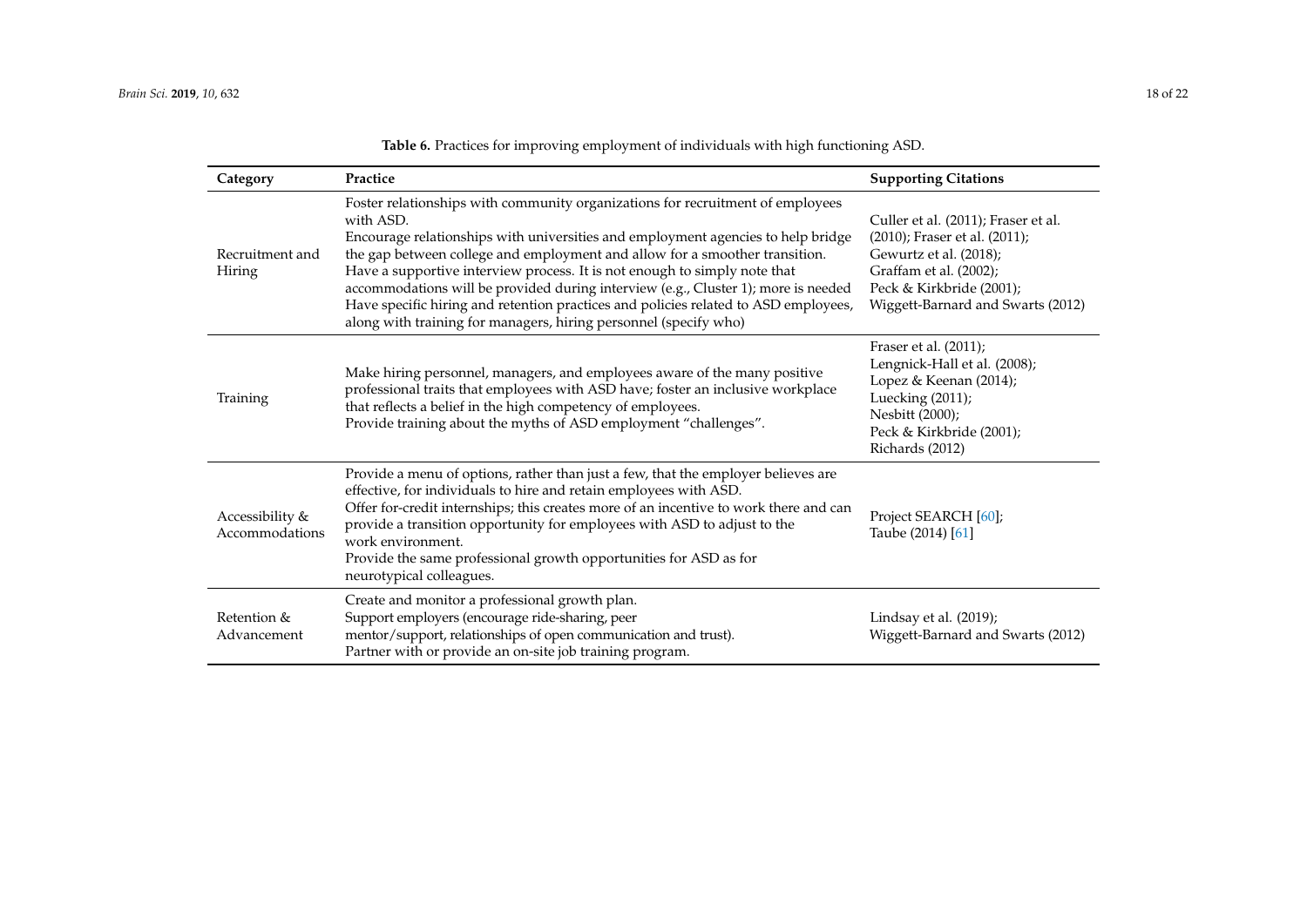#### **7. Conclusions**

This study supports some of the findings of the research on employer perspectives on hiring employees with ASD [\[7,](#page-20-4)[25](#page-21-14)[,32\]](#page-21-20), but also expands upon Lindsay et al.'s study by using machine learning to analyze trends in businesses that have successfully hired and retained employees with ASD [\[27\]](#page-21-16). To foster such diversity and inclusion, it is critical to understand the needs of both the employees and employers. The results of this analysis may be utilized to make suggestions for stakeholders who are working to make improvements to the employment of individuals with high functioning ASD.

The comparison of clusters of employers with the highest and lowest rates of employing individuals with ASD revealed company policies and practices that can be effective for hiring, training, and retaining employees with ASD. The results show that purposeful diversity initiatives and relationships with community organizations that promote ASD are likely effective in increasing employment for those with ASD. Offering disability and diversity training is also helpful for understanding the needs of employees with ASD. These steps may affect perceptions and attitudes as well, as shown through the belief in high competency of employees with ASD; promotions; and supportive, positive coworker experiences. These results are promising for developing recommendations that can be implemented to increase employment opportunities for individuals with ASD on a large scale. More research, however, needs to be conducted to continue to identify best practices for supporting employees with ASD. As these recommendations are further researched and refined, employers will need training and support to translate these concepts into practice.

**Author Contributions:** Conceptualization, A.J.G., A.H.H., and C.M.G.; data curation, A.J.G., A.H.H., and C.M.G.; methodology, K.H. and E.L.; software, K.H. and E.L.; writing—original draft preparation, A.J.G., A.H.H., C.M.G., S.K.M., and K.H.; writing—review and editing, A.J.G., A.H.H., C.M.G., S.M., K.H., and E.L. All authors have read and agreed to the published version of the manuscript.

**Funding:** The APC was funded by the Machine Learning and Assistive Technology Lab at Chapman University.

**Conflicts of Interest:** The authors declare no conflicts of interest.

#### **Abbreviations**

The following abbreviations are used in this manuscript.

ASD Autism Spectrum Disorder

- HFASD High Functioning Autism Spectrum Disorder
- HR Human Resources

#### **References**

- <span id="page-20-0"></span>1. Hurley-Hanson, A.E.; Giannantonio, C.M.; Griffiths, A.J. *Autism in the Workplace: Creating Positive Employment and Career Outcomes for Generation A*; Palgrave Macmillan: Basingstoke, UK, 2020.
- <span id="page-20-1"></span>2. Hedley, D.; Uljarević, M.; Cameron, L.; Halder, S.; Richdale, A.; Dissanayake, C. Employment programmes and interventions targeting adults with autism spectrum disorder: A systematic review of the literature. *Autism* **2017**, *21*, 929–941. [\[CrossRef\]](http://dx.doi.org/10.1177/1362361316661855)
- <span id="page-20-2"></span>3. Jacob, A.; Scott, M.; Falkmer, M.; Falkmer, T. The costs and benefits of employing an adult with autism spectrum disorder: A systematic review. *PLoS ONE* **2015**, *10*, e0139896. [\[CrossRef\]](http://dx.doi.org/10.1371/journal.pone.0139896) [\[PubMed\]](http://www.ncbi.nlm.nih.gov/pubmed/26445345)
- <span id="page-20-3"></span>4. Baldwin, S.; Costley, D.; Warren, A. Employment activities and experiences of adults with high-functioning Autism and Asperger's disorder. *J. Autism Dev. Disord.* **2014**, *44*, 2440–2449. [\[CrossRef\]](http://dx.doi.org/10.1007/s10803-014-2112-z) [\[PubMed\]](http://www.ncbi.nlm.nih.gov/pubmed/24715257)
- 5. Kreiger, B.; Kinebanian, A.; Prodinger, B.; Heigl, F. Becoming a member of the workforce: Perceptions of adults with Asperger syndrome. *Work* **2012**, *43*, 141–157. [\[CrossRef\]](http://dx.doi.org/10.3233/WOR-2012-1392) [\[PubMed\]](http://www.ncbi.nlm.nih.gov/pubmed/22927626)
- 6. Nord, D.K.; Stancliffe, R.J.; Nye-Legerman, K.; Hewitt, A.S. Employment in the community for people with and without autism: A comparative analysis. *Res. Autism Spectr. Disord.* **2016**, *24*, 11–16. [\[CrossRef\]](http://dx.doi.org/10.1016/j.rasd.2015.12.013)
- <span id="page-20-4"></span>7. Richards, J. Examining the exclusion of employees with Asperger syndrome from the workplace. *Pers. Rev.* **2012**, *41*, 630–646. [\[CrossRef\]](http://dx.doi.org/10.1108/00483481211249148)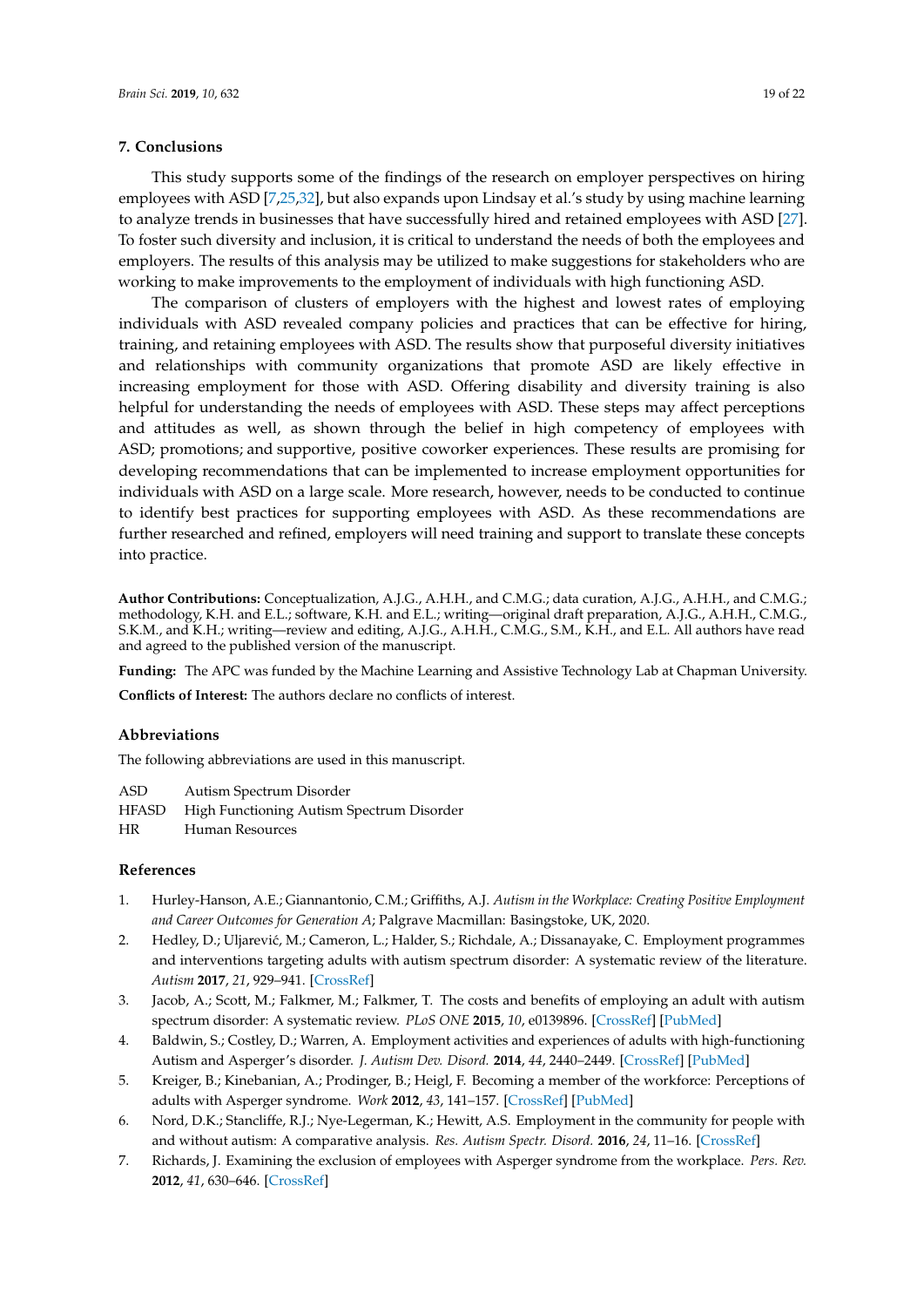- 8. Roux, A.M.; Shattuck, P.T.; Cooper, B.P.; Anderson, K.A.; Wagner, M.; Narendorf, S.C. Postsecondary employment experiences among young adults with an Autism Spectrum Disorder RH: Employment in young adults with autism. *J. Am. Acad. Child Adolesc. Psychiatry* **2013**, *52*, 931–939. [\[CrossRef\]](http://dx.doi.org/10.1016/j.jaac.2013.05.019)
- <span id="page-21-4"></span>9. Scott, M.; Falkmer, M.; Girdler, S.; Falkmer, T. Viewpoints on factors for successful employment for adults with autism spectrum disorder. *PLoS ONE* **2015**, *10*, e0139281.
- <span id="page-21-0"></span>10. Shattuck, P.T.; Narendorf, S.C.; Cooper, B.; Sterzing, P.R.; Wagner, M.; Taylor, J.L. Postsecondary education and employment among youth with an autism spectrum disorder. *Pediatrics* **2012**, *129*, 1042–1049. [\[CrossRef\]](http://dx.doi.org/10.1542/peds.2011-2864)
- <span id="page-21-1"></span>11. Hagner, D.; Cooney, B.F. "I do that for everybody": Supervising employees with autism. *Focus Autism Other Dev. Disabil.* **2005**, *20*, 91–97. [\[CrossRef\]](http://dx.doi.org/10.1177/10883576050200020501)
- <span id="page-21-2"></span>12. Hendricks, D. Employment and adults with autism spectrum disorders: Challenges and strategies for success. *J. Vocat. Rehabil.* **2010**, *32*, 125–134. [\[CrossRef\]](http://dx.doi.org/10.3233/JVR-2010-0502)
- <span id="page-21-3"></span>13. de Schipper, E.; Mahdi, S.; de Vries, P.; Granlund, M.; Holmann, M.; Karande, S.; Almodayfer, O.; Shulman, C.; Tonge, B.; Wong, V.; et al. Functioning and disability in Autism Spectrum Disorder: A worldwide survey of experts. *Autism Res.* **2016**, *9*, 959–969. [\[CrossRef\]](http://dx.doi.org/10.1002/aur.1592) [\[PubMed\]](http://www.ncbi.nlm.nih.gov/pubmed/26749373)
- <span id="page-21-5"></span>14. Hillier, A.; Campbell, H.; Mastriani, K.; Izzo, M.V.; Kool-Tucker, A.K.; Cherry, L.; Beversdorf, D.Q. Two-Year Evaluation of a Vocational Support Program for Adults on the Autism Spectrum. *Career Dev. Except. Individ.* **2007**, *30*, 35–47. [\[CrossRef\]](http://dx.doi.org/10.1177/08857288070300010501)
- <span id="page-21-6"></span>15. Howlin, P.; Alcock, J.; Burkin, C. An 8 year follow-up of a specialist supported employment service for high-ability adults with autism or Asperger syndrome. *Autism* **2005**, *9*, 533–549. [\[CrossRef\]](http://dx.doi.org/10.1177/1362361305057871) [\[PubMed\]](http://www.ncbi.nlm.nih.gov/pubmed/16287704)
- <span id="page-21-7"></span>16. Boushey, H.; Glynn, S.J. There are significant business costs to replacing employees. *Cent. Am. Prog.* **2012**, *16*, 1–9.
- <span id="page-21-8"></span>17. Buescher, A.V.; Cidav, Z.; Knapp, M.; Mandell, D.S. Costs of autism spectrum disorders in the United Kingdom and the United States. *JAMA Pediatr.* **2014**, *168*, 721–728. [\[CrossRef\]](http://dx.doi.org/10.1001/jamapediatrics.2014.210)
- 18. Kemper, A.; Stolarick, K.; Milway, J.B.; Treviranus, J. *Releasing Constraints: Projecting the Economic Impacts of Increased Accessibility in Ontario*; Martin Prosperity Institute: Toronto, ON, Canada, 2009.
- <span id="page-21-9"></span>19. Knapp, M.; Romeo, R.; Beecham, J. Economic cost of autism in the UK. *Autism* **2009**, *13*, 317–336. [\[CrossRef\]](http://dx.doi.org/10.1177/1362361309104246)
- <span id="page-21-10"></span>20. Lee, E.A.; Black, M.H.; Tan, T.; Falkmer, T.; Girdler, S. "I'm destined to ace this": Work experience placement during high school for individuals with autism spectrum disorder. *J. Autism Dev. Disord.* **2019**, *49*, 3089–3101. [\[CrossRef\]](http://dx.doi.org/10.1007/s10803-019-04024-x)
- <span id="page-21-11"></span>21. Cidav, Z.; Marcus, S.C.; Mandell, D.S. Implications of childhood autism for parental employment and earnings. *Pediatrics* **2012**, *129*, 617–623. [\[CrossRef\]](http://dx.doi.org/10.1542/peds.2011-2700)
- <span id="page-21-12"></span>22. Gewurtz, R.E.; Langan, S.; Shand, D. Hiring people with disabilities: A scoping review. *Work* **2016**, *54*, 135–148. [\[CrossRef\]](http://dx.doi.org/10.3233/WOR-162265)
- <span id="page-21-13"></span>23. Chen, J.L.; Leader, G.; Sung, C.; Leahy, M. Trends in Employment for Individuals with Autism Spectrum Disorder: A Review of the Research Literature. *Rev. J. Autism Dev. Disord.* **2015**, *2*, 115–127. [\[CrossRef\]](http://dx.doi.org/10.1007/s40489-014-0041-6)
- <span id="page-21-17"></span>24. Hernandez, B.; Keys, C.; Balcazar, F. Employer attitudes toward workers with disabilities and their ADA employment rights: A literature review. *J. Rehabil.* **2000**, *66*, 4–16.
- <span id="page-21-14"></span>25. López, B.; Keenan, L. Barriers to employment in autism: Future challenges to implementing the Adult Autism Strategy. In *Autism Research Network*; University of Portsmouth: Portsmouth, UK, 2014.
- <span id="page-21-15"></span>26. Bruyere, S.M. *Disability Employment Policies and Practices in Private and Federal Sector Organizations*; Cornell University: Ithaca, NY, USA, 2000.
- <span id="page-21-16"></span>27. Lindsay, S.; Cagliostro, E.; Leck, J.; Shen, W.; Stinson, J. Employers' perspectives of including young people with disabilities in the workforce, disability disclosure and providing accommodations. *J. Vocat. Rehabil.* **2019**, *50*, 141–156. [\[CrossRef\]](http://dx.doi.org/10.3233/JVR-180996)
- <span id="page-21-18"></span>28. Kaye, H.S.; Jans, L.H.; Jones, E.C. Why don't employers hire and retain workers with disabilities? *J. Occup. Rehabil.* **2011**, *21*, 526–536. [\[CrossRef\]](http://dx.doi.org/10.1007/s10926-011-9302-8) [\[PubMed\]](http://www.ncbi.nlm.nih.gov/pubmed/21400039)
- 29. Loprest, P.; Maag, E. Issues in Job Search and Work, Accommodation. *Res. Soc. Sci. Disabil.* **2003**, *3*, 87–108.
- 30. Morgan, R.L.; Alexander, M. The employer's perception: Employment of individuals with developmental disabilities. *J. Vocat. Rehabil.* **2005**, *23*, 39–49.
- <span id="page-21-19"></span>31. Peck, B.; Kirkbride, L.T. Why businesses don't employ people with disabilities. *J. Vocat. Rehabil.* **2001**, *16*, 71–75.
- <span id="page-21-20"></span>32. Nesbitt, S. Why and why not? Factors influencing employment for individuals with Asperger syndrome. *Autism* **2000**, *4*, 357–369. [\[CrossRef\]](http://dx.doi.org/10.1177/1362361300004004002)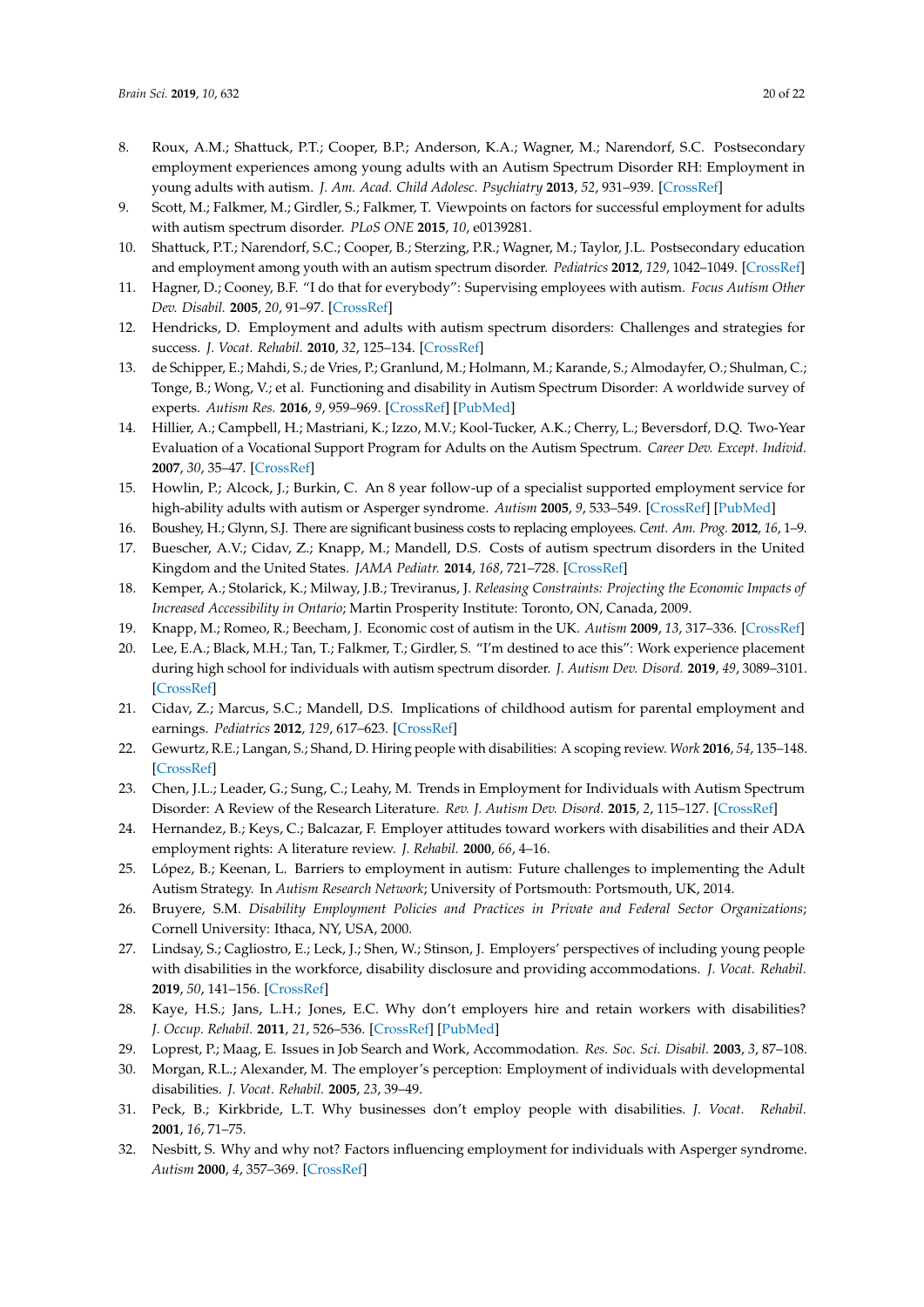- <span id="page-22-0"></span>33. Unger, D.D. Employers' attitudes toward persons with disabilities in the workforce: Myths or realities? *Focus Autism Other Dev. Disabil.* **2002**, *17*, 2–10. [\[CrossRef\]](http://dx.doi.org/10.1177/108835760201700101)
- <span id="page-22-1"></span>34. Scott, M.; Jacob, A.; Hendrie, D.; Parsons, R.; Girdler, S.; Falkmer, T. Employers' perception of the costs and the benefits of hiring individuals with autism spectrum disorder in open employment in Australia. *PLoS ONE* **2017**, *12*, e0177607. [\[CrossRef\]](http://dx.doi.org/10.1371/journal.pone.0177607)
- <span id="page-22-2"></span>35. Dreaver, J.; Thompson, C.; Girdler, S.; Adolfsson, M.; Black, M.H.; Falkmer, M. Success Factors Enabling Employment for Adults on the Autism Spectrum from Employers' Perspective. *J. Autism Dev. Disord.* **2019**, *50*, 1657–1667. [\[CrossRef\]](http://dx.doi.org/10.1007/s10803-019-03923-3) [\[PubMed\]](http://www.ncbi.nlm.nih.gov/pubmed/30771130)
- <span id="page-22-3"></span>36. Austin, R.D.; Pisano, G.P. Neurodiversity as a competitive advantage. *Harv. Bus. Rev.* **2017**, *95*, 96–103.
- <span id="page-22-4"></span>37. Demer, L. The Autism Spectrum: Human Rights Perspectives. *Pediatrics* **2018**, *141*, 369–374. [\[CrossRef\]](http://dx.doi.org/10.1542/peds.2016-4300O)
- <span id="page-22-5"></span>38. Hensel, W.F. People with Autism spectrum disorder in the workplace: An expanding legal frontier. *Harv. Civ.-Rights-Civ. Lib. Law Rev.* **2017**, *52*, 74–103.
- <span id="page-22-6"></span>39. Vogus, T.J.; Lounds-Taylor, J. Flipping the script: Bringing an organizational perspective to the study of autism at work. *Autism* **2018**, *22*, 514–516. [\[CrossRef\]](http://dx.doi.org/10.1177/1362361318776103) [\[PubMed\]](http://www.ncbi.nlm.nih.gov/pubmed/29807439)
- <span id="page-22-7"></span>40. Hara, K.; Bigham, J.P. Introducing people with ASD to crowd work. In Proceedings of the 19th International ACM SIGACCESS Conference on Computers and Accessibility, Baltimore, MD, USA, 29 October–1 November 2017; pp. 42–51.
- <span id="page-22-8"></span>41. Gerhardt, P.F.; Lainer, I. Addressing the needs of adolescents and adults with autism: A crisis on the horizon. *J. Contemp. Psychother.* **2011**, *41*, 37–45. [\[CrossRef\]](http://dx.doi.org/10.1007/s10879-010-9160-2)
- <span id="page-22-9"></span>42. Fraser, R.; Ajzen, I.; Johnson, K.; Hebert, J.; Chan, F. Understanding employers' hiring intention in relation to qualified workers with disabilities. *J. Vocat. Rehabil.* **2011**, *35*, 1–11. [\[CrossRef\]](http://dx.doi.org/10.3233/JVR-2011-0548)
- 43. Bricout, J.C.; Bentley, K.J. Disability status and perceptions of employability by employers. *Soc. Work. Res.* **2000**, *24*, 87–95. [\[CrossRef\]](http://dx.doi.org/10.1093/swr/24.2.87)
- 44. Chan, F.; Strauser, D.; Maher, P.; Lee, E.J.; Jones, R.; Johnson, E.T. Demand-side factors related to employment of people with disabilities: A survey of employers in the Midwest region of the United States. *J. Occup. Rehabil.* **2010**, *20*, 412–419. [\[CrossRef\]](http://dx.doi.org/10.1007/s10926-010-9252-6)
- 45. Hand, C.; Tryssenaar, J. Small business employers' views on hiring individuals with mental illness. *Psychiatr. Rehabil. J.* **2006**, *29*, 166. [\[CrossRef\]](http://dx.doi.org/10.2975/29.2006.166.173)
- 46. Hazer, J.T.; Bedell, K.V. Effects of seeking accommodation and disability on preemployment evaluations. *J. Appl. Soc. Psychol.* **2000**, *30*, 1201–1223. [\[CrossRef\]](http://dx.doi.org/10.1111/j.1559-1816.2000.tb02517.x)
- 47. Jasper, C.R.; Waldhart, P. Employer attitudes on hiring employees with disabilities in the leisure and hospitality industry. *Int. J. Contemp. Hosp. Manag.* **2013**, *25*, 577–594. [\[CrossRef\]](http://dx.doi.org/10.1108/09596111311322934)
- <span id="page-22-10"></span>48. Wiggett-Barnard, C.; Swartz, L. What facilitates the entry of persons with disabilities into South African companies? *Disabil. Rehabil.* **2012**, *34*, 1016–1023. [\[CrossRef\]](http://dx.doi.org/10.3109/09638288.2011.631679)
- 49. Culler, K.H.; Wang, Y.C.; Byers, K.; Trierweiler, R. Barriers and facilitators of return to work for individuals with strokes: perspectives of the stroke survivor, vocational specialist, and employer. *Top. Stroke Rehabil.* **2011**, *18*, 325–340. [\[CrossRef\]](http://dx.doi.org/10.1310/tsr1804-325)
- <span id="page-22-11"></span>50. Graffam, J.; Shinkfield, A.; Smith, K.; Polzin, U. Factors that influence employer decisions in hiring and retaining an employee with a disability. *J. Vocat. Rehabil.* **2002**, *17*, 175–181.
- <span id="page-22-12"></span>51. Alvares, G.A.; Bebbington, K.; Cleary, D.; Evans, K.; Glasson, E.J.; Maybery, M.T.; Pillar, S.; Uljarevic, M.; Varcin, K.; Wray, J.; Whitehouse, A.J. The misnomer of 'high functioning autism': Intelligence is an imprecise predictor of functional abilities at diagnosis. *Autism* **2020**, *24*, 221–232. [\[CrossRef\]](http://dx.doi.org/10.1177/1362361319852831)
- <span id="page-22-13"></span>52. American Psychiatric Association. *Diagnostic and Statistical Manual of Mental Disorders*, 5th ed.; American Psychiatric Publishing: Washington, DC, USA, 2013.
- <span id="page-22-14"></span>53. Erickson, W.A.; von Schrader, S.; Bruyère, S.M.; VanLooy, S.A. The employment environment: Employer perspectives, policies, and practices regarding the employment of persons with disabilities. *Rehabil. Couns. Bull.* **2014**, *57*, 195–208. [\[CrossRef\]](http://dx.doi.org/10.1177/0034355213509841)
- <span id="page-22-15"></span>54. Newman, L.; Wagner, M.; Knokey, A.M.; Marder, C.; Nagle, K.; Shaver, D.; Wei, X. *The Post-High School Outcomes of Young Adults with Disabilities up to 8 Years after High School: A Report from the National Longitudinal Transition Study-2 (NLTS2). NCSER 2011–3005*; National Center for Special Education Research: Washington, DC, USA, 2011.
- <span id="page-22-16"></span>55. Dillman, D.A.; Smyth, J.D.; Christian, L.M. *Internet, Phone, Mail, and Mixed-Mode Surveys: The Tailored Design Method*; John Wiley & Sons: Hoboken, NJ, USA, 2014.